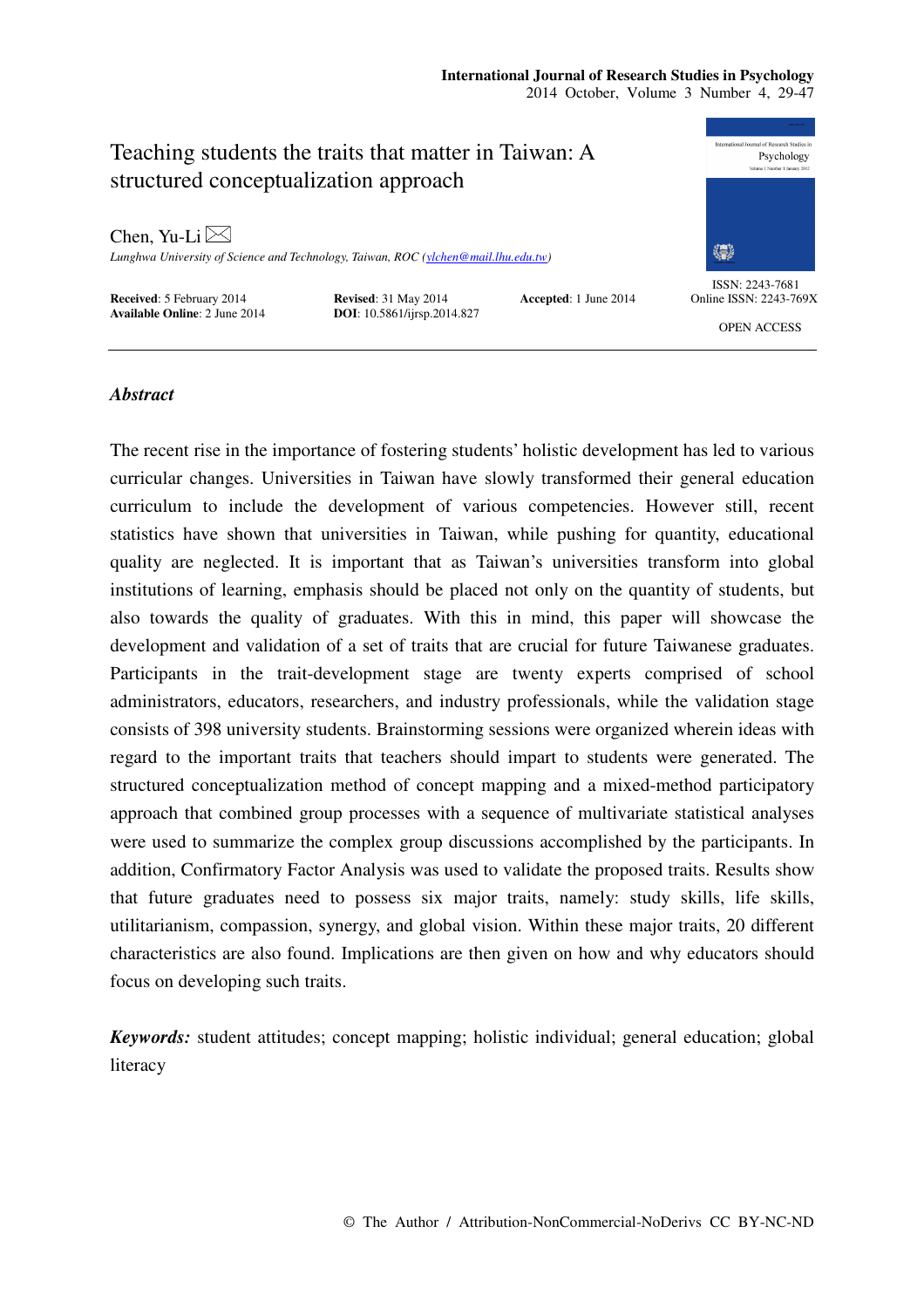# **Teaching students the traits that matter in Taiwan: A structured conceptualization approach**

#### **1. Introduction**

Since the beginning of 2000, agencies within the United Nations (UN) together with local governments all over the world have launched four initiatives, all of which focus on education in one way or another. These are Education for All, Millennium Development Goals, the UN Literacy Decade, and the UN Decade of Education for Sustainable Development. Within such framework, universities all over the world (including Taiwan) have slowly transformed their goals to include the education of the masses. However, recent statistics show that while pushing for quantity, the quality of education has been neglected. Such a drive towards massification of higher education has actually caused the average qualification for academies in many countries to decline (Altbach, Reisberg, & Rumbley, 2009).

In this postmodern age, economic imparity, the destruction of world ecology, war and political conflict, terrorism, destruction of distinctive cultures, social inequality, and ethnic conflict are causing distrust and malice among people, and there exists an identity crisis in the very depth of the human spirit (Noddings, 2005). Furthermore, within an economic perspective, a transnational global society has already emerged (Gutek, 1993). Such emergence has brought about drastic changes not only in our daily living, but in the behaviors, attitudes, and values of the people. In reality, there is indeed a need to not only revisit, but rethink the humanitarian values in this globalized society. Hence, the cultivation of a holistic individual should be able to rekindle the innate goodness of humanity.

In Taiwan, statistics show that university acceptance rates have reached an all-time high of 99% due to the transformation age from elite education to mass education. Over the past two decades, the numbers of higher education institutions in Taiwan have undergone phenomenal growth (from 29 universities and colleges in 1986 to 160 institutions in 2012) (Ministry of Education in Taiwan, 2012). Competition among institutions for recruiting students and earning notable reputations has been keen. Most universities and colleges endeavored to develop exclusive characteristics for academic excellence, university positioning, and survival over the long run. Taiwan Ministry of Education has provided funding for schools to enhance quality of education; therefore college and universities have actively sought funding and applied grants from the government such as Teaching Excellence Project and Paradigm Technology-based University Project. Moreover, globalization and technological advances have resulted in the internationalization of higher education institutions (Altbach, 2005; Mok, 2006). In recent years, there has been a growing recognition of the importance of cultivating the international mobility of talent of students due to globalization (D'Costa, 2008; Kuznetsov & Sabel, 2008; Solimano, 2006, 2008). It is important that as Taiwan's universities transform into global institutions of learning, emphasis should be placed not only on the quantity of students, but also towards the quality of future graduates. With the notion that quality education includes the development of a holistic individual, developing the traits that need fostering in a holistic individual is therefore necessary.

It is noted that to develop a holistic individual, universities must be able to instill in their students the necessary skills needed earlier and more preferably within the general education curriculum as this shall be able to prompt the educators and administrators to rethink the curriculum needed in preparing students as future citizens. In light of this, the primary objective of this study is to determine a set of traits that are crucial for future Taiwanese graduates. The next section will go over the various distinct features of a holistic individual. Then a detailed outline of the research methodology will be presented, followed by the discussion of the results. Lastly, a concluding section will summarize the implications of the various findings.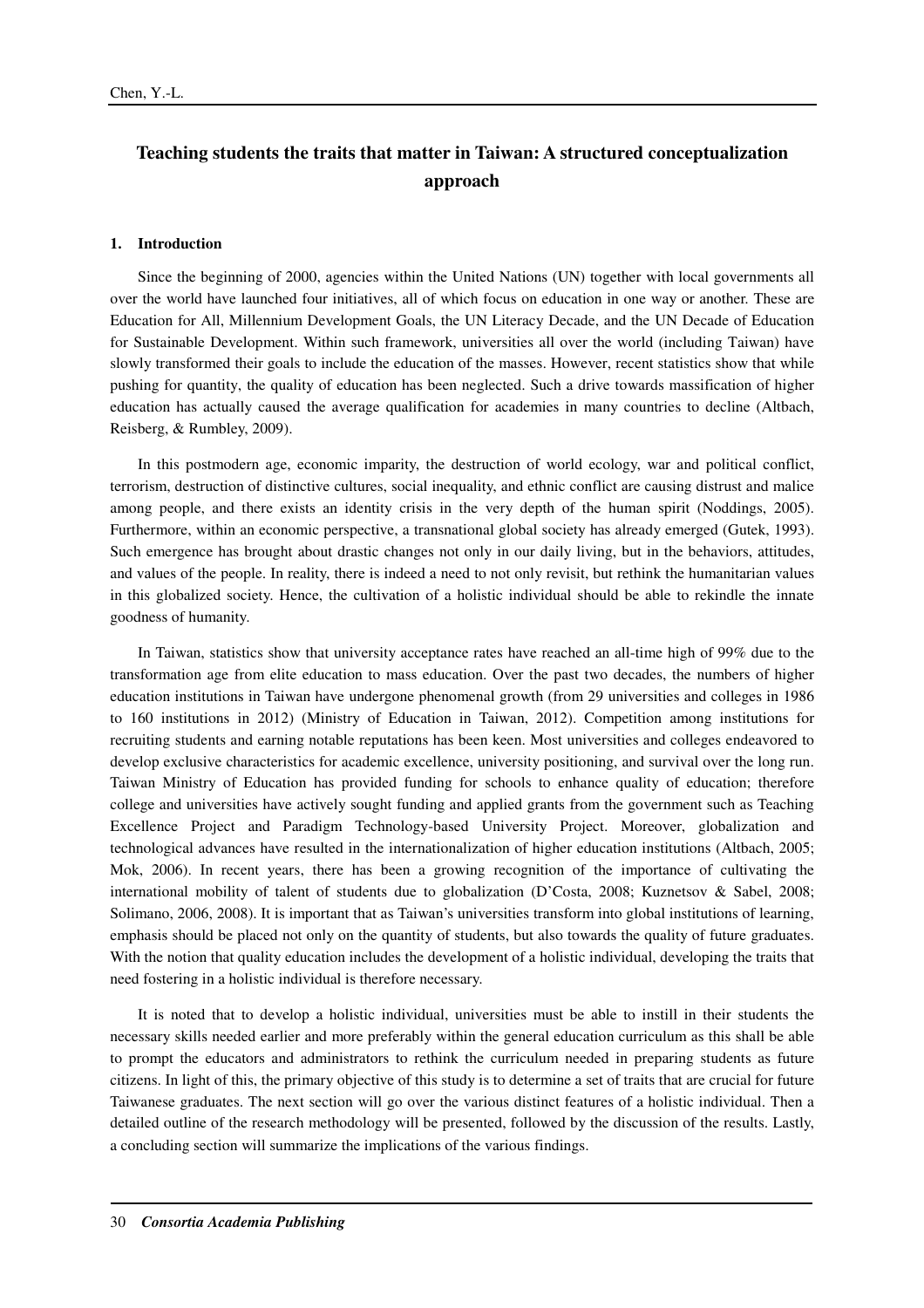#### *1.1 Research questions:*

- What are the traits that are crucial for future Taiwanese graduates?
- How important the traits are and how feasible to develop these traits?
- $\triangleright$  Are students' opinions different from the traits generated by school administrators, educators, researchers, and industry professionals?

## **2. Theoretical framework**

#### *2.1 Holistic individual*

The holistic individual is quite a complex concept, wherein there is not one standalone definition (Forbes, 1996; Hent.org, 2011a). Simply put, holistic is defined as relating to or concerned with the whole (overall) (Holistic, 2012). In a school setting, holistic education is the overall education that an individual needs. Holistic Education is also said to be a multi-leveled experiential journey of discovery, expression, and mastery where all students and teachers learn and grow together (Hent.org, 2011b). Furthermore, Hent.org (2011) stresses that the most important aspect of holistic education is the relationships that exist within and between learners and their environment, while empowering learners to live fully in the present and to co-create preferred futures.

The concept of holistic education, as proposed in this study, advocates the notion of global literacy. This study anchors the much needed basic attitudes, skills, and traits that an individual should possess in the current and future age. Banks (2000) mentioned that global literacy is a form of re-conceptualized citizenship and a sort of multi-cultural citizenship, which enables students to acquire a delicate balance of cultural, national, and global identification. Nakamura (2002) emphasizes that global literacy should include cross-cultural competence, a sense of sensitivity in multi-cultural, trans-cultural, and trans-national perspectives. Furthermore, it should also help develop cognitive, affective, and social skills to reconcile from one's own strength and integrate seemingly the opposing values on a higher level for the purpose of equitable coexistence within society (Nakamura, 2002).

Holistic education is also seen as an offspring of the current push for global education. A seminal literature written by Fisher and Hicks (1985) states that global education promotes the knowledge, attitudes, and skills relevant to living responsibly in a multicultural and interdependent world. Within the holistic education classroom, a class is often seen as a community, which is within a larger community of the school. And a class itself is within the larger community of the village, town, or city, and by extension, within the larger community of humanity (Krishnamurti, 1955, 1978). In sum, holistic education does not exist in a single and consistent form (Forbes, 1996). It is best described as "a group of beliefs, feelings, principles, and general ideas that share a family resemblance" (Forbes, 2003, p. 2).

Ultimately, holistic education focuses on the fullest possible development of a person, encouraging individuals to become the best they can be and enabling them to experience much more from life in pursuit of their goals (Forbes, 2003, p. 17). In essence, as the world evolves and changes occur, an educational perspective arises from contemporary people living and interacting in an increasingly globalized world, which is crucial to achieve a consistently improved education. It gives learners the opportunity and competences to reflect and share their own point-of-view in an expanded and inter-connected society, as well as an ability to understand and discuss complex relationships between common social and ecological issues.

## *2.2 Taiwan General Education*

It has been over 25 years since the Taiwan Ministry of Education (MOE) issued the Implementation Measure for University General Education in 1984, and for Taiwan higher education institutions to implement general education. Before this, some general courses such as Chinese and History were offered as common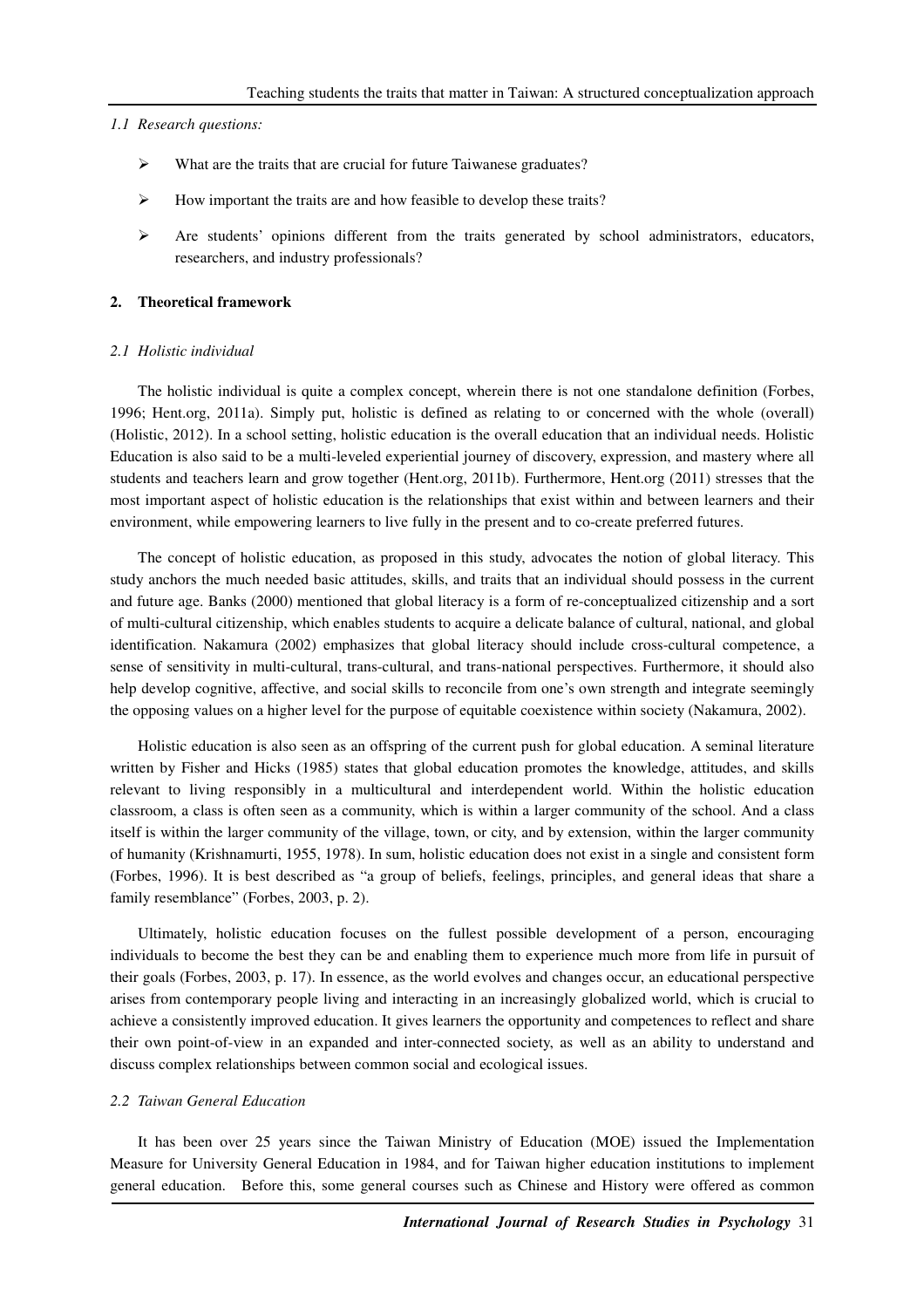courses in most colleges and universities but only National Taiwan University and Tunghai University offered general education courses (Shih, 2010). Proportionately, around a quarter of the total required graduation credits, which normally range from 128 to 148, are general education courses. This indicates an emphasis on general education. However, not much attention or concern was given in many schools and funding was not sufficiently provided in the beginning of its implementation. Up to now, most Taiwanese students pursue professional knowledge in higher education and get a degree or certificate with an emphasis on their careers, yet ignore the necessary literacy that they should be equipped with in a multicultural society (Liu, 2007). In response to the challenge of the future, there's recently been a growing recognition in the importance of the role which general education plays in an era of rapid change in society and how general education can develop a healthy and holistic individual (Shih, 2010).

General education includes in its definition: basic education, liberal education, and quality education or education for all-round development. In Taiwan's higher education institutions, it covers a wide range of required courses such as Chinese literature, foreign language, physical education, and service learning. In terms of liberal education, it covers areas in literature and arts, historical thinking, world civilization, philosophy and moral reasoning, civic awareness, life science and so on. The MOE directive requires universities to offer a variety of electives in seven areas including literature and art, history and culture, social and philosophy, mathematics and logic, physical sciences, life sciences, and applied science and technology. These courses are designed to introduce "*a dialogue of diversity and integration among different academic disciplines and new and old ways of thinking, and especially to increase student cultural literacy while the country embraces globalization and localization in a lifelong learning society*" (Chou & Ching, 2012, pp. 173-174).

#### **3. Methodology**

The current study is separated into two stages. The first stage is to utilize the qualitative process of a structured conceptualization method of concept mapping to develop the traits students need. The second stage is to validate the traits through a quantitative survey administered to selected university students. A structured conceptualization method can be used as both a descriptive and interpretive tool for understanding results (Caracelli, 2002). Concept mapping is a type of structured conceptualization which can be used by groups to develop a conceptual framework which can guide evaluation or planning (Kane & Trochim, 2007; Trochim, 1989b; Trochim & Kane, 2005). Concept mapping is also said to be a useful alternative for analyzing open-ended responses (Jackson & Trochim, 2002), wherein opinions from various stakeholders are being assessed and solutions generated in all types of fields (Leonard & Ashley, 2012; van Manen et al., 2012).

For the present study, the main objective is to develop and validate a set of traits inherent in Taiwan general education that can appropriately define a holistic individual. In order to accomplish such a difficult task, it is essential to both work across a wide variety of disciplines and include a diverse collaboration of stakeholders at all levels of the academic system as well as the professionals in the field (non-academic), school administrators, policymakers, and the academic research community. These challenges place considerable burdens on the academic system and require processes and methods that can address the complexity and the demanding requirements of such work. Therefore, to address the challenges of this nature, educational policy researchers have over the past three decades developed a methodology called structured conceptualization (Trochim & Linton, 1986).

The term 'structured conceptualization' refers to any process which can be described as a sequence of concrete operationally-defined steps and which yields a conceptual representation (Trochim & Linton, 1986). In the typical case, six steps are involved: the **Preparation** (including selection of participants and development of focus for the conceptualization); the **Generation** of statements; the **Structuring** of statements; the **Representation** of statements in the form of a concept map (using multidimensional scaling and cluster analysis); the **Interpretation** of maps; and, the **Utilization** of maps. In essence, concept mapping encourages the group to stay on task and resolve relatively quickly an interpretable conceptual framework, while yielding a graphical or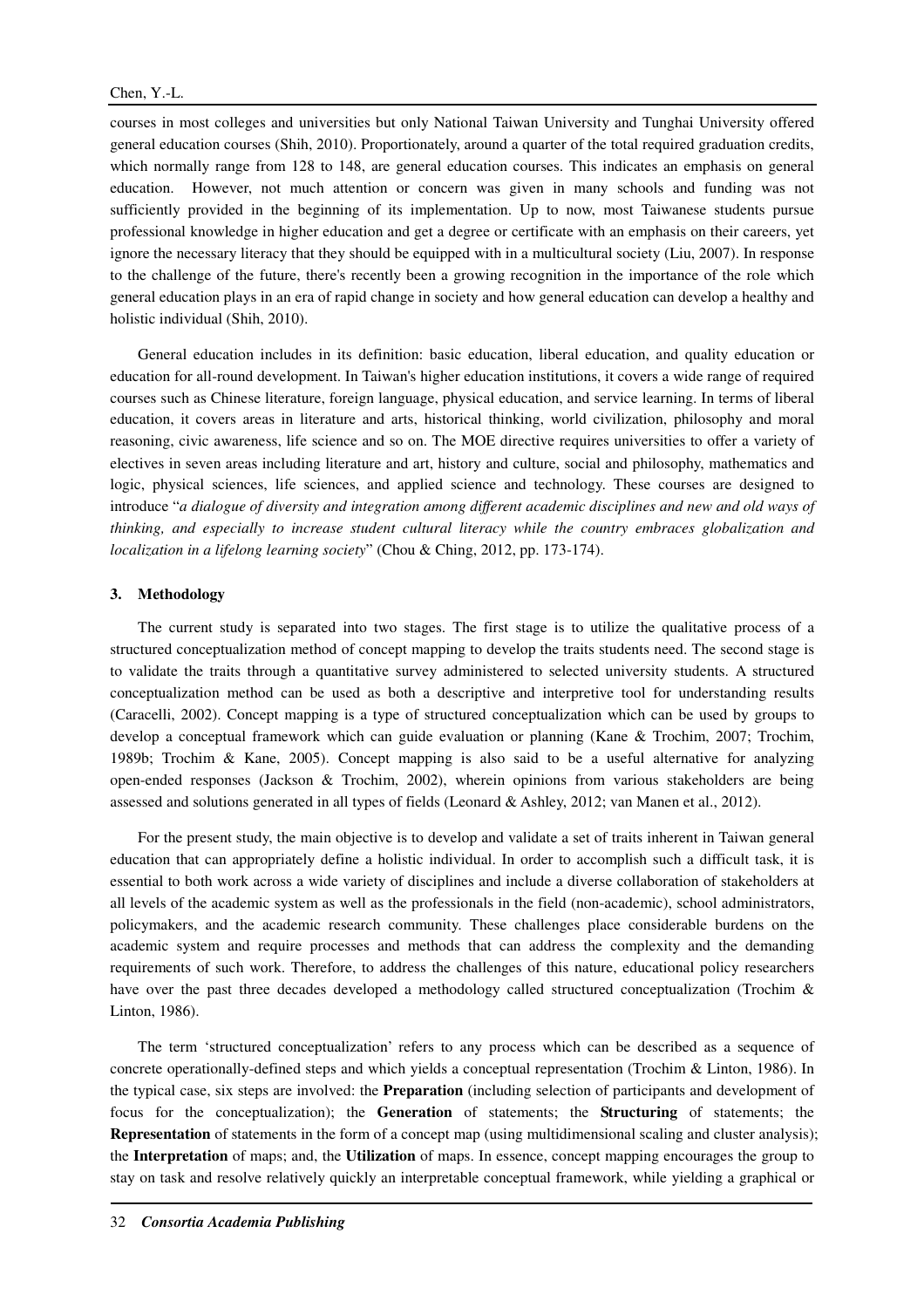pictorial product which simultaneously shows all major ideas and their interrelationships.

#### *3.1 Preparation*

During the preparation step, the focus for the concept mapping was operationalized; participants were selected, and a schedule was developed. Two major tasks were undertaken prior to the commencement of the actual group process. First, the researcher decided on who would participate in the process. Second, the researcher then worked with the participants to decide on the specific focus for the conceptualization. In essence, the researcher's role was only to manage the process, while the content, interpretation, and utilization of the concept map were determined entirely by the group.

In the scenario within which concept mapping is applied, it is assumed that there is an identifiable group responsible for guiding the evaluation or planning effort. Assignment of the right participants are critical to the success and accuracy of the entire process (Drew, Hardman, & Hosp, 2008). Scholars mentioned that errors during this phase plague investigators in many disciplines and can easily corrupt the worth of the entire study (Creswell, 2005; Flick, Steinke, & Kardoff, 2004). For the current study, participants are twenty strategically-selected participants which comprises of 10 scholars, 5 school administrators, and the remaining 5 professionals from the industry. In most concept mapping studies sample sizes between 10 to 20 participants seems adequate (Trochim, 1989b; Trochim & Kane, 2005), as long as the participants have a justifiable role in the discussion. It is further noted that a group size of 20 insures a variety of opinions and still enables good group discussion and interpretation (Trochim, 1989b).

#### **Table 1**

| Items              |                        | N  | Percentage |
|--------------------|------------------------|----|------------|
| Gender             | Male                   | 12 | 60         |
|                    | Female                 | 8  | 40         |
| Age                | 26-40                  | 6  | 30         |
|                    | $41-60$                | 13 | 65         |
|                    | Above 60               |    | 5          |
| Field              | Academic               |    |            |
|                    | Teaching               | 10 | 50         |
|                    | Administrative         | 5  | 25         |
|                    | Industry               |    |            |
|                    | <b>Chief Executive</b> | 2  | 10         |
|                    | Managerial             | 3  | 15         |
| Experience (years) | Less than 10           | 5  | 25         |
|                    | $10-20$                | 10 | 50         |
|                    | Above 20               | 5  | 25         |
| Region             | Northern               | 10 | 67         |
|                    | Middle and Southern    | 5  | 33         |

*Participants' demography*

Table 1 shows the background demography of the twenty participants. From the figures depicted within the table, 15 participants are from academies with 8 from comprehensive universities (5 teaching/3 administration) and 7 from technology-based universities (5 teaching/2 administration). These participants are from different fields including Humanities and Arts, Business, Engineering, Social Sciences, Medical Science, Mathematical, Physical and Life Science. Roughly 70 out of the 160 Taiwanese universities and colleges are located in the northern part. There is high homogeneity of higher education in Taiwan (Academia Sinica, 2013). So 10 (67%) among them are from Northern Taiwan whereas 5 (33%) are from the Middle and Southern Taiwan. Besides, one worth mentioning is the five professionals coming from the industry section. Within the five, two participants are currently the Chief Executive Officers of two major corporations in Taiwan, while the remaining three are top level managers in the Tourism and Business industry. Experts from these sectors of the industry are deliberately selected due to the fact that the Tourism and Business industries are the two most promising areas of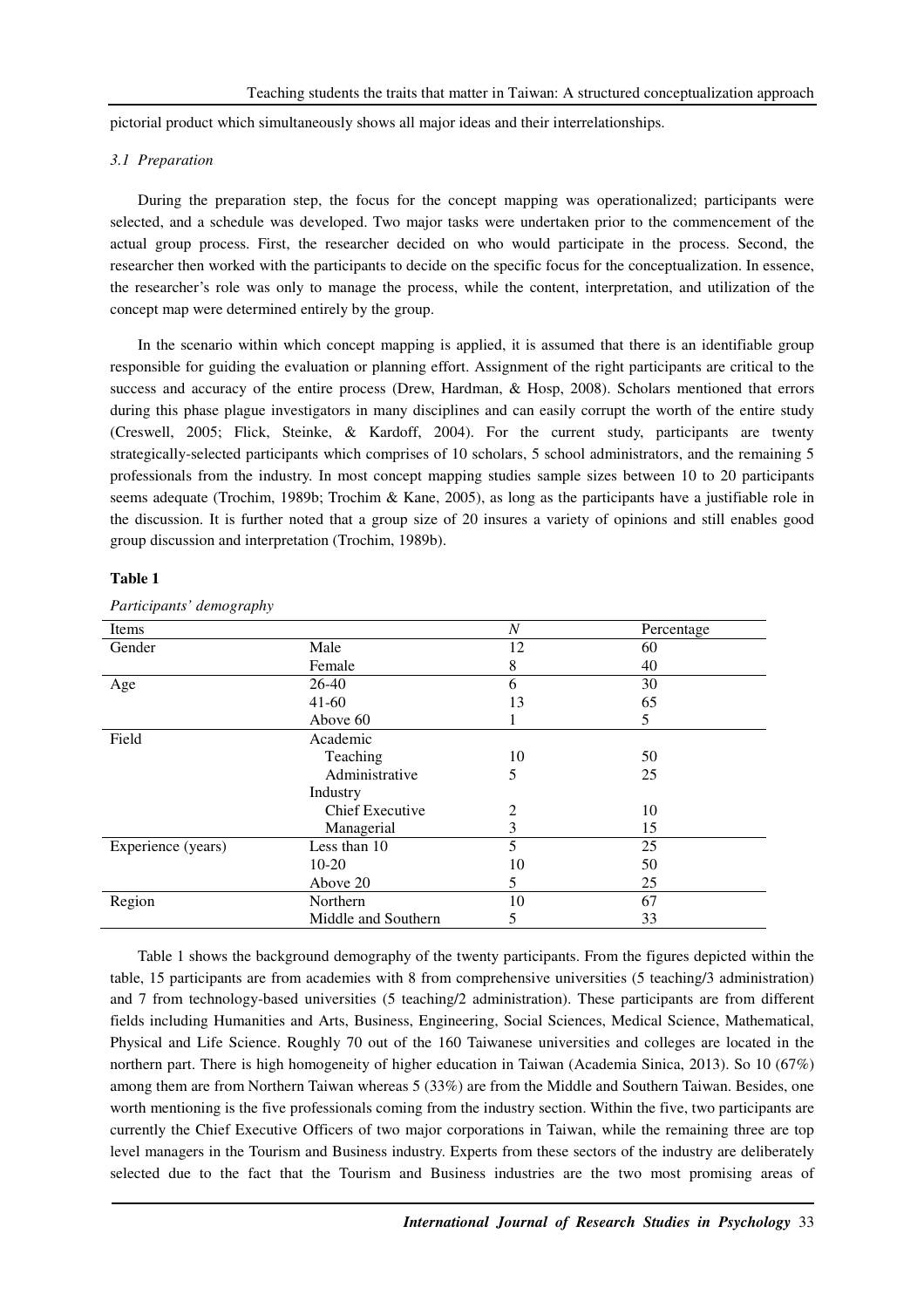development, (Kuo, 2012; C.-K. Wang, 2013); wherein job employment opportunities are in high demand (A. Wang, 2013). As for the participants representing the academe (teaching and administrative), all of the participants have taught in the general education program; while most of them have participated in the curricular reforms in their respected universities. Furthermore, the participants' average years of experience are around 15.5 years. Such rich background is needed to ensure the validity of the results gathered.

### *3.2 Reliability*

With regard to the reliability of the concept mapping process, various methods have been proposed (Trochim, 1993), however it is customary to report the average bridging values of the clusters as a way of presenting the reliability of the sorts (Jackson & Trochim, 2002). Table 2 shows the various average bridging values of the dimensions ranging from 0.19 to 0.44. Cluster bridging values actually indicate how cohesive the statements are with the other statements around them; hence statements that are difficult to sort will show up as having a high bridging value (Concept System, 1996). In other words, lower bridging values are better indicators of the meanings which are sorted into (Concept System, 2013).

#### **Table 2**

*Bridging values of the 6 dimensions* 

| Dimension      | SD   | Min  | Max  | Mean |
|----------------|------|------|------|------|
| Synergy        | 0.21 | 0.20 | 1.00 | 0.40 |
| Study skills   | 0.08 | 0.12 | 0.43 | 0.24 |
| Life skills    | 0.16 | 0.26 | 0.83 | 0.47 |
| Compassion     | 0.14 | 0.13 | 0.71 | 0.37 |
| Utilitarianism | 0.13 | 0.00 | 0.39 | 0.19 |
| Global vision  | 0.19 | 0.09 | 0.84 | 0.44 |

#### *3.3 Generation*

Within the generation of the statement stage (similar to a brainstorming session), participants were first contacted and informed on the date and venue of the meeting session. Within the meeting, participants were then asked to generate ideas pertinent to the topic of interest. In other words, participants were asked to provide statements describing '*what traits future Taiwan graduates should possess'* in order to succeed in society. Participants were encouraged to generate as many statements as possible and were told that there should be no criticism or discussion regarding the legitimacy of the statements which were generated during the session. Participants were encouraged to ask for clarification of any unfamiliar terms or jargon so that all who participated understood what would be intended by a given statement.

Once a final set of statements had been generated, the group re-examined the statements for editing considerations as sometimes the wording of statements generated in a brainstorming session was awkward or a technical jargon was not clear. In general, each statement should be consistent with what would be called for in the brainstorming prompt and should be detailed enough so that every member of the group could understand the essential meaning of the statement. After going through all the statements, the group finally agreed with the final set of 90 statements describing the future graduates. Before the session ended, each of the participants was given a set of cards wherein each of the statements was printed on. In addition, a 10-point Likert type survey was provided, wherein the participants were asked to rank each statement for their importance for the student and their feasibility of being accomplished within the school.

#### *3.4 Structuring*

Concept mapping analysis encompasses the organization and representation phases wherein the core data for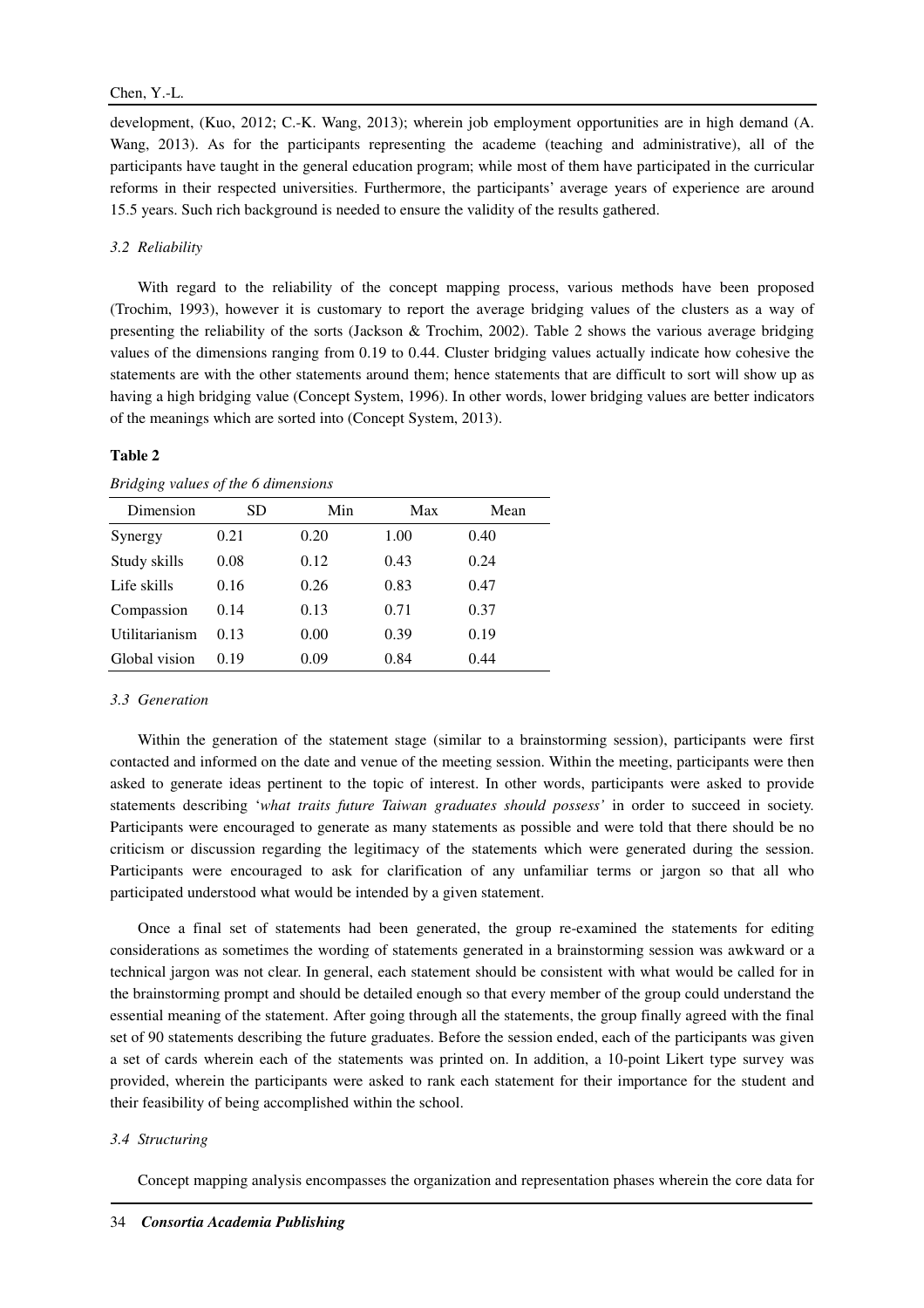a concept map comes from unstructured or free sort or also known as the structuring of the statement procedures (Coxon, 1999; Weller & Romney, 1988). During this stage, participants were tasked to group the generated statements into piles of similar ones. Participants were free to use as few or as many piles as they thought necessary to arrange the statement set meaningfully in terms of their similarity. Participants were also told that a single statement did not constitute a pile, nor placing all of the statements into one pile was allowed. After the piles were finalized, participants were asked to provide a name and their corresponding description to each pile. The piles and the Likert type survey were then collected from all the participants in order to proceed to the data analysis phase.

#### *3.5 Representation*

Representation of the statement phase is actually the data analysis stage of the concept mapping method. The statements are data that are decidedly judgmental and qualitative. To use the data in the subsequent quantitative multivariate analyses, each sort was first converted to a 0 and 1 co-occurrence matrix (Coxon, 1999), which had as many rows and columns as there were statements. A 1 was entered into a cell if the row and column statement pair was placed by the participant in the same pile and a 0 was entered if the statements were not sorted together in a pile. These matrices were then summed across all participants, yielding a similarity matrix that indicated the number of participants that sorted each pair of statements together. This summed square similarity matrix is the input for multidimensional scaling (MDS) analysis (Davison, 1983; Kruskal & Wish, 1978), which takes dissimilarity data and represents them as distances in Euclidean space.

#### *3.6 Interpretation and utilization*

Within concept mapping, the MDS solution is typically restricted to two dimensions to allow for the integration of additional information from cluster and rating analyses. Thus, for each statement, the MDS analysis yielded an X and a Y value. When plotted in a bi-variate plot, these constituted the basic point map form of the concept map. The MDS X,Y values were the inputs for hierarchical cluster analysis using Ward's algorithm (Anderberg, 1973; Everitt, 1980), which had the effect of partitioning the MDS statement map hierarchically into non-overlapping clusters. This cluster arrangement was then superimposed on the point map (the cluster map) forming meaningful patterns, thus, depicting the different traits future Taiwan graduates should possess.

#### **4. Results and discussions**

#### *4.1 Stage one – trait development*

During the representation stage, the MDS takes use of the information from the sorting activity to locate each item as a separate point on a two-dimensional map. In order to do this, data gathered from the sorting activity were entered into the Concept System, a computer program which facilitates the entry and analysis of data developed by Trochim (1989a), which uses a combination of multidimensional scaling and cluster analysis techniques to represent graphically the conceptual relationships underlying the data. The two-dimensional map is known as a Point Map (please see Figure 1). Statements (points) that were close together on this map were statements that generally were sorted together more often than statements (points) that were not geographically close together.

The interpretation phase grouped individual statements on the map into clusters, reflecting the different types of traits. The points on the map were grouped using Ward's hierarchical cluster analysis (Anderberg, 1973; Everitt, 1980) on the  $X - Y$  coordinate provided by the MDS. After examining a variety of different number of cluster solutions, a solution consisting of 20 clusters (sub-traits) was determined to be best. Furthermore, these 20 clusters could be further grouped into 6 major clusters (major traits). This diagram of clusters is known as the Cluster Map (please see Figures 2 and 3).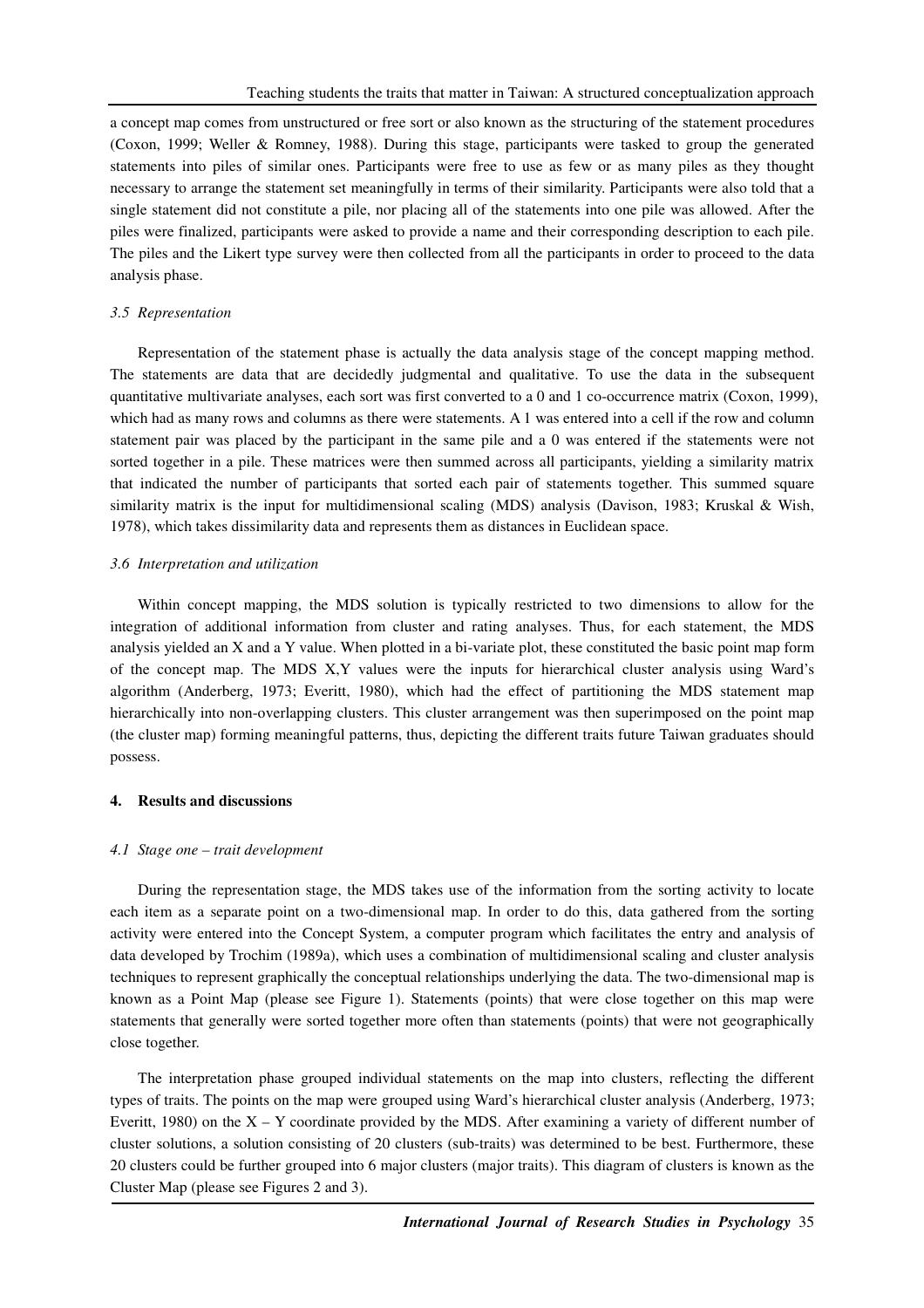Chen, Y.-L.



*Figure 1*. Point map



*Figure 2*. Point-cluster map (20 sub-traits)

Within the point-cluster map, statements were displayed exactly in which specific clusters they were grouped with. These clusters represent the 20 characteristics or sub-traits that are crucial for the development of Taiwan college students. The 20 sub-traits are as follows: technological creative intelligence, problem solving skills, team spirit, leisure appreciation and learning, positive learning attitude, flexibility, resilience, responsibility, existentialism, affinity, empathy, social justice, equality, impartiality, gender equality, service, environmental consciousness, respect for intellectual property, multilingualism, and nationalism. Furthermore, Figure 3 further displays the 6 major traits, namely: synergy, study skills, life skills, compassion, utilitarianism,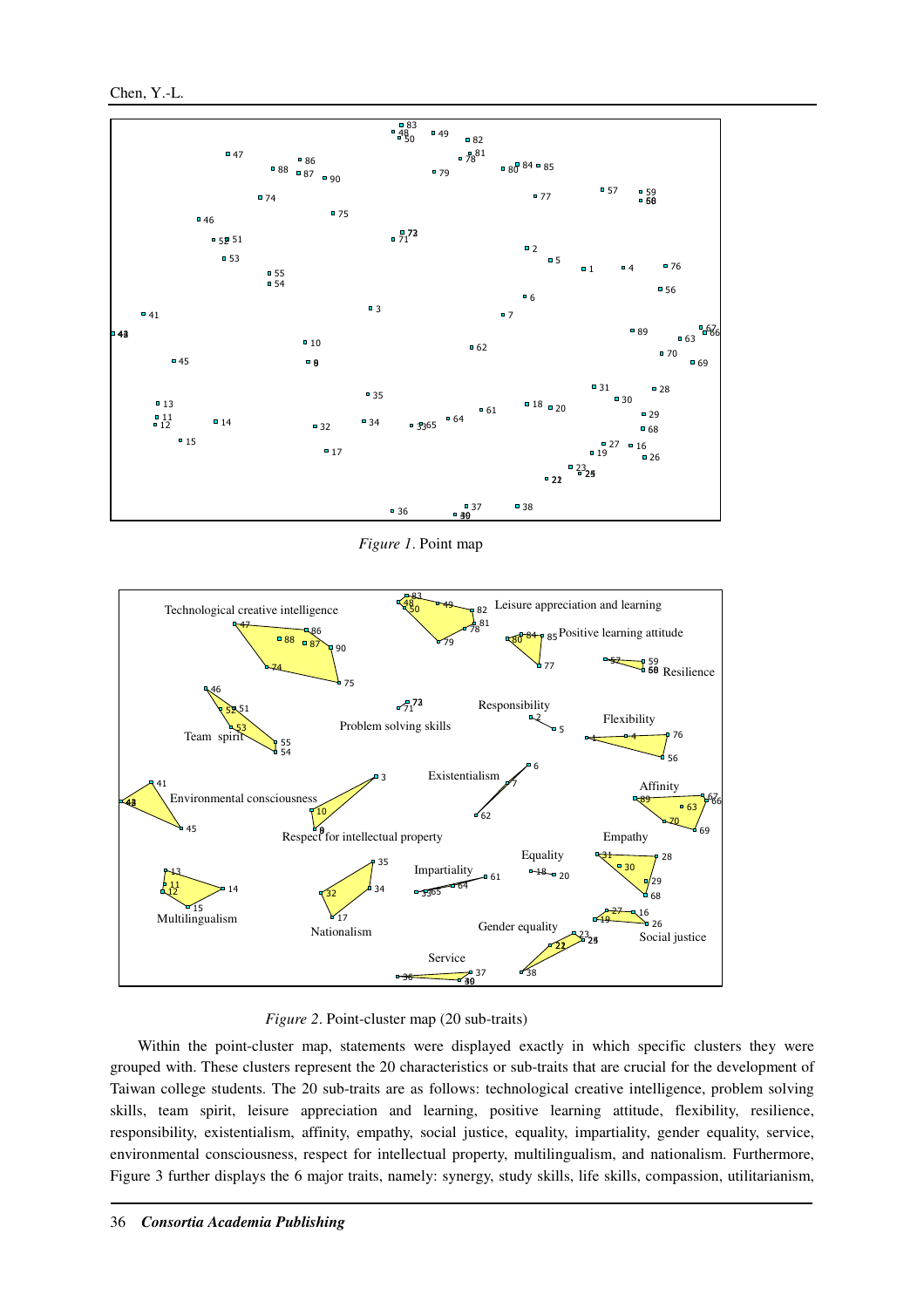and global vision, wherein the 20 sub-traits belong to.



*Figure 3*. Point-cluster map (6 major traits)

*Research question 1*: What are the traits that are crucial for future Taiwanese graduates?

The 6 major traits are study skills, synergy, global vision, utilitarianism, compassion, and life skills wherein the 20 sub-traits belong to. Each of the major traits will be depicted as follows.

*Study skills* are composed of two traits namely: leisure appreciation and learning, positive learning attitude. *Leisure appreciation and learnin*g is the concept wherein a person knows when to relax and when to work hard. Studies have shown that adequate leisure activity can not only alleviate school related stress (Misra & McKean, 2000), but also motivate learning (Blumenfeld et al., 1991). In a way, leisure learning is related to the concept of in-school extra and/or co-curricular activities. In Singapore, co-curricular activities are sanctioned by their Ministry of Education, because such activities are believed to be a means of enhancing the students' social interaction, leadership, healthy recreation, self-discipline, and self-confidence (Teo, 2000). Such co-curricular activities are also noted in the concept of student engagement, which has proven to be a factor in the persistent improvement of students (Hu, Ching, & Chao, 2012; Kuh, 2009). In addition, the sub-trait *positive learning attitude* includes the notion of good learning habits; more importantly, a person who is both capable and motivated to learn.

*Synergy* is made up of the following sub-traits, namely: technological creative intelligence, problem solving skills, and team spirit. As previously mentioned, being a team player is very important. Employers are looking for people who work well with others, possess team spirit, and who have problem solving skills (Baharun, Suleiman, & Awang, 2012). Furthermore, modern technology has been changing the way people learn, play, socialize and participate in civic life across a variety of social contexts. This new content of literacy is a term originally coined by the New London Group (Cope & Kalantzis, 2000; New London Group, 1996). Mills (2010) called the change of practice '*digital turn*' as enormous and growing attention is being paid to the new literacy practices as a result of globalization and the increasing range of technology for learning. Hence, being capable to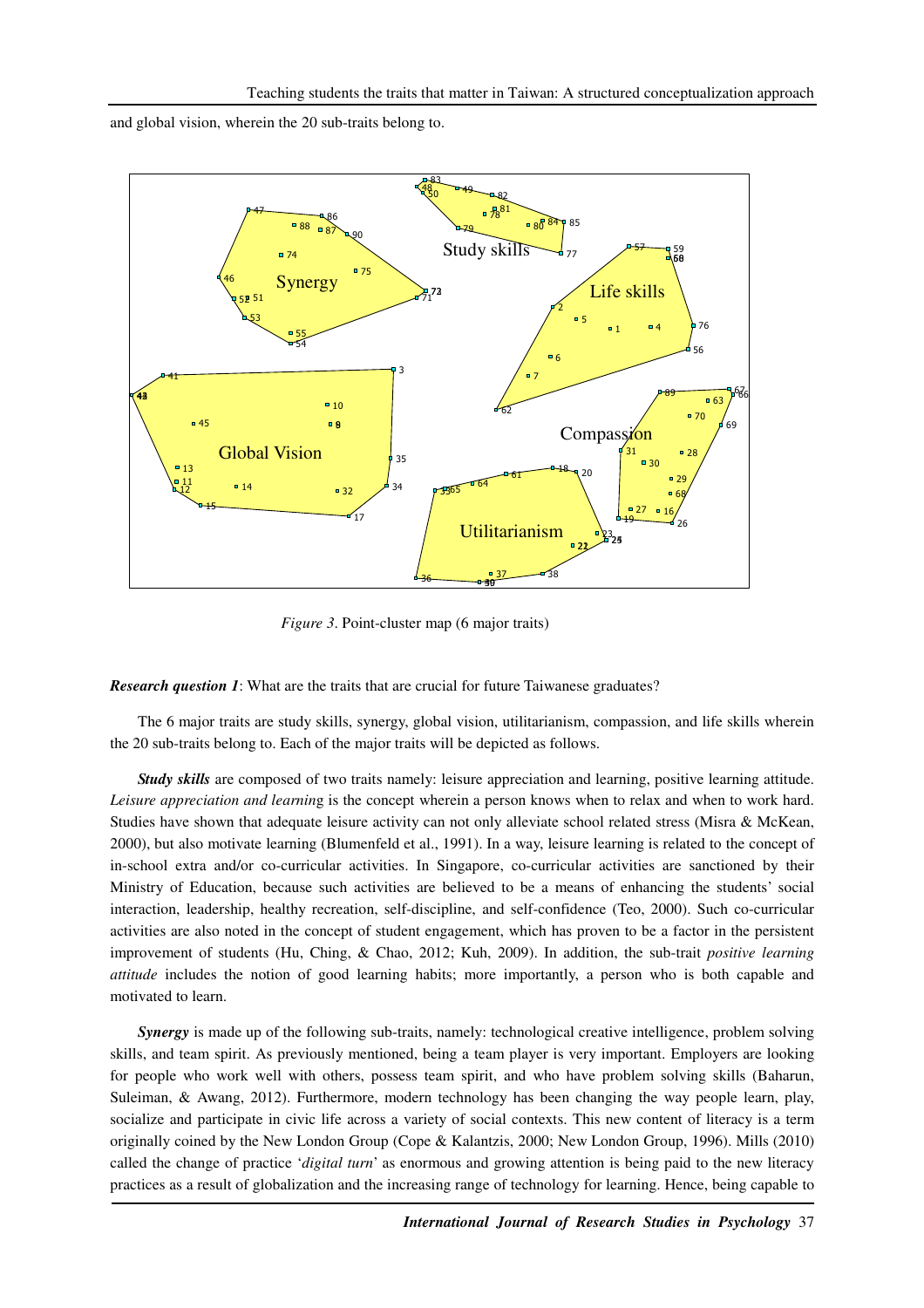perform effectively in such an environment is crucial in the future workplace.

*Global vision* is comprised of environmental consciousness, respect for intellectual property, multilingualism, and nationalism. The recent forms of globalization are characterized by new technology, transnational economic and trade relationships, and the diminishing nature of nation state boundaries (Canagarajah, 2006). Klein (2007) pointed out that the trend for using various languages for communication is growing. In 2009, World Economic Forum (WEF) Global Competitive Index (GCI) included primary education as one of the criteria and the 2009 World Competitiveness Yearbook issued by IMD Business School in Switzerland even included language skills in primary education and as one of the criteria for world competence (Global English Association in Taiwan, 2010). Hence, many countries have changed their policy of foreign language learning to include English and other major languages.

In addition, the awareness of the global environment is essential to educating a global individual (Shobeiri, Omidvar, & Prahallada, 2007), because many global issues are related to the environment such as climatic change, food security, poverty, waste management, green consumerism, deforestation, land degradation, loss of biodiversity and exhaustion of natural resources (Tibury, Stevenson, Fien, & Schreuder, 2002; UNESCO, 1992). Environmental consciousness means '*attitude towards the environment*' and '*willingness to behave in an environment-friendly manner*'. This attitude refers to consideration of environment preservation, recognition of existing environmental problems and the importance of solving them (The Dutch National Institute for Education Measurement, 1994). In essence, environmental issues are inter-related with economic, social, and political ones. This interdependence implies that people should respect and care for nature (Palmer, 2003) as there has been increasing deterioration of the global environment (e.g., Emanuel, 2005).

The concept of intellectual property is also important. Currently, access to information is very simple with just a few mouse clicks away. Students should learn the value of intellectual property and be careful cutting and pasting information directly from the Internet (Renard, 1999; Roth, 1999). Furthermore, students should also know how to appreciate distinct local cultures. In essence, having a global vision does not only mean to focus on globalization and internationalization, but people should also recognize the value of distinct local cultures and heritage.

*Utilitarianism* is composed of equality, impartiality, gender equality, and service. Equality, being impartial, and having a sense of gender equality, are all basic conditions that a college student should have to become successful (Kuh, Kinzie, Schuh, & Whitt, 2005; Saltmarsh & Zlotkowski, 2011). Such a general concept of utilitarianism is quite similar to the notion of civic engagement. Civic engagement is defined as working to make a difference in the civic life of our communities and developing the combination of knowledge, skills, values and motivation to make that difference. It means "promoting the quality of life in a community, through both political and non-political processes" (Ehrlich, 2000, p. vi). Furthermore, civic engagement can take many forms, from individual voluntarism to organizational involvement, to electoral participation. It includes effort to directly address an issue, work with others in a community to solve a problem or interact with the institutions of representative democracy (Carpini, 2012).

With regard to service-learning, the most widely accepted definition of service learning (Reinke, 2003) is "*a form of experiential education in which students engage in activities that address human and community needs together with structured opportunities intentionally designed to promote student learning and development. Reflection and reciprocity are key concepts of service-learning* (Jacoby, 1996, p.5)". Haines (2010) argues that opportunities should be provided for students to interact with people and agencies outside the classroom so that a more global perspective of their studies will be developed and scientifically literate world citizens can be possibly produced when more courses integrate service-learning approach. The motivations for service learning are various: psychological reward/value expression (Katz & Kahn, 1978), self-serving reason (Frisch & Gerrard, 1981; King, 1984; Steiner, 1984), and altruistic reason (Frisch & Gerrard, 1981; Hettman & Jenkins, 1990, 2005).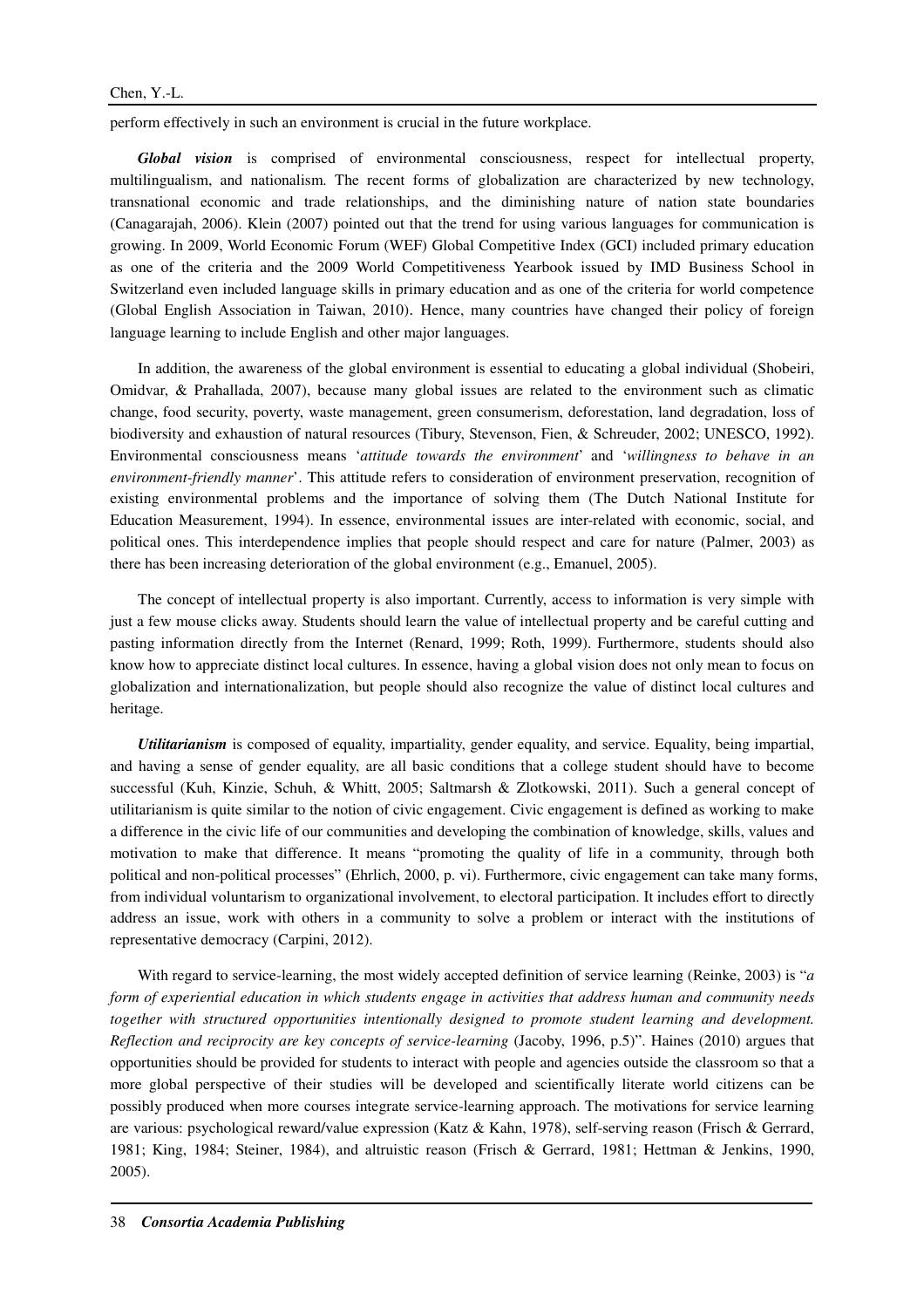*Compassion* is made up of affinity, empathy, and social justice. Besides being flexible, an individual needs to be able to express emotion and show compassion for others (Vera & Speight, 2003). Affinity and empathy are some of the traits that students should be learning (Bok, 2006). Furthermore, empathy is said to have value adding features for students. It allows students to create bonds of trust; gives them insights into what others may be feeling or thinking; and helps them understand how or why others are reacting to situations (Martinuzzi, 2006).

*Life skills* are composed of flexibility, resilience, responsibility, and existentialism. To become globally competitive, today's students must possess the skills to interact with people who are different from themselves. With both the current student population and workforce being so culturally diverse, it is critical that there is an understanding and appreciation of the cultural diversity. Although the conceptualization of cross-cultural competence is rather specific, ultimately, cross-cultural competencies are traits expected to lead individuals to perform certain behaviors; wherein these behaviors are then in turn expected to lead the desired outcomes that define the effectiveness of the purpose it was designed for (Ross & Thornson, 2008). Hence, the need of students to become flexible is a must among future graduates.

In addition, recent studies have shown that there is an increase in the occurrence of academic dishonesty in college students (Hung, 2007). However, some reported that such dishonesty is probably caused by the pressure incurred from the need to have a higher grade and college degree (Bauer, 2007), while some students inadvertently or unintentionally commit academic dishonesty due to the lack of proper guidelines and policies (McGowan, 2005). More importantly, social responsibility is highly related to being resilient and honest (O'Neill, 2011). The concern that lack of integrity and academic dishonesty while studying leads to future unethical behaviors in the workplace. In addition, the notion of academic dishonesty behaviors while in school is slightly related to impulsiveness and self-efficacy (Angell, 2006). It is therefore imperative that an early intervention on the causes of students' academic dishonesty should be accomplished in order to prevent what Nonis and Swift (2001) postulated that students who engaged in dishonest behavior in their college classes were more likely to engage in dishonest behavior on the job. Hence, students need to be trained on how to become both resilient and responsible individuals.

*Research question 2*: How important the traits are and how feasible to develop these traits?

To determine how important the traits are and how feasible to develop such traits within the school, a 10-point Likert type survey was given to the participants during the concept map generation stage. Table 3 shows the various mean scores of all the major and sub-traits. Among the 6 major traits, *study skills* is ranked as the most important trait group with a mean score of 8.32, while *utilitarianism,* the notion of valuing others for the greater good, is the most feasible to achieve with a mean score 6.07. Furthermore, the three most important characteristics (sub-traits) are *environmental consciousness* with a mean score of 9.27, followed by *problem solving skills* with a mean score of 8.78, and *positive learning attitude* with a mean score of 8.64. In regard to the feasibility of being developed within the school, the most feasible is *impartiality* with a mean score of 6.54, followed by *social justice* with a mean score of 6.40, and *equality* with a mean score of 6.35.

## **Table 3**

| Sub-traits                          | Importance        | Feasibility |
|-------------------------------------|-------------------|-------------|
|                                     | 8.48              | $5.46^{2}$  |
| Technological creative intelligence | 8.42              | 5.06        |
| Problem solving skills              | 8.78              | 5.98        |
| Team spirit                         | 8.41              | 5.65        |
|                                     | 8.59 <sup>1</sup> | 5.49        |
| Leisure appreciation and learning   | 8.57              | 5.16        |
| Positive learning attitude          | 8.64              | 6.15        |
|                                     |                   |             |

*Importance and feasibility of the traits*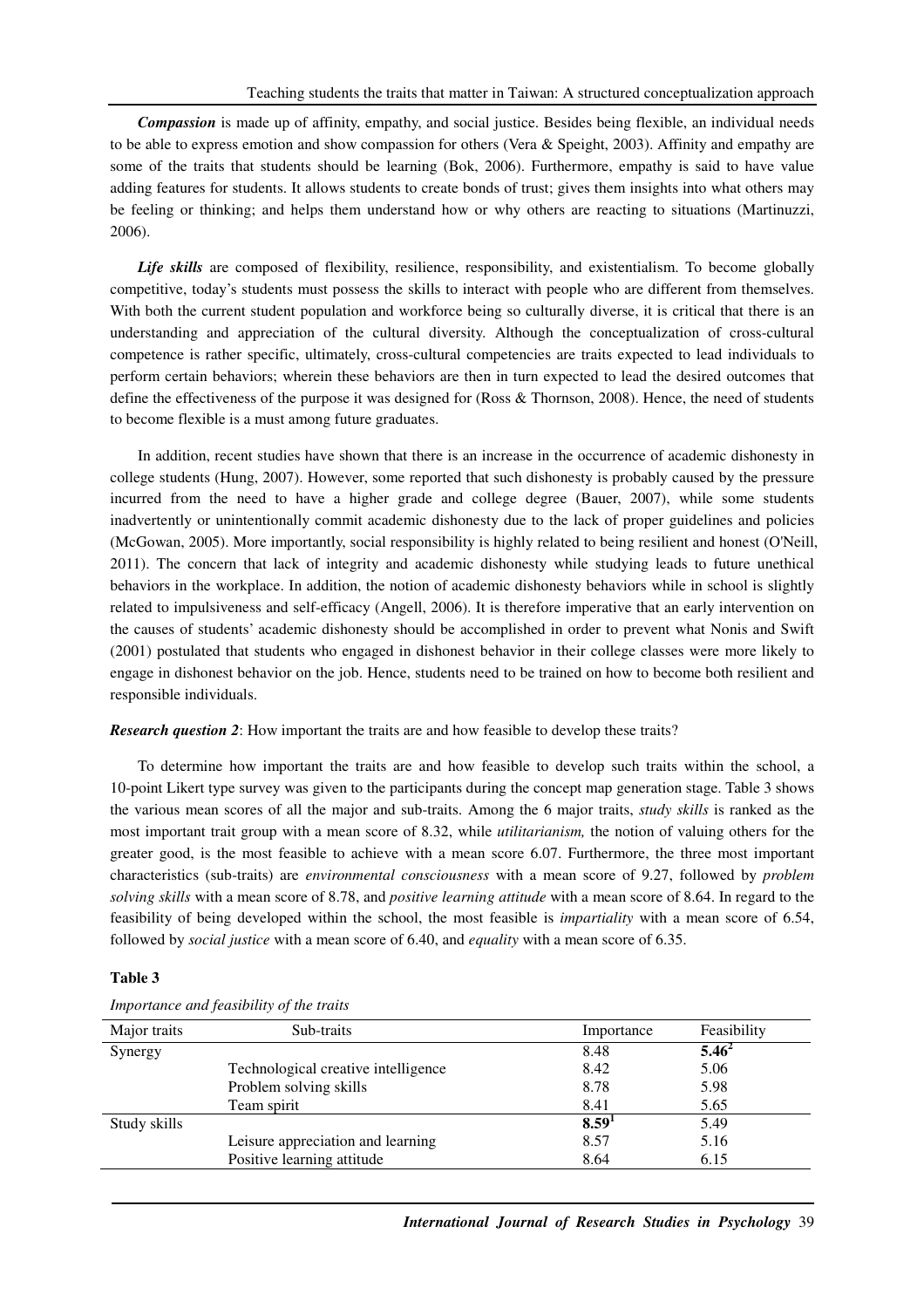| Major traits   | Sub-traits                        | Importance        | Feasibility       |
|----------------|-----------------------------------|-------------------|-------------------|
| Life skills    |                                   | $8.32^2$          | 5.97              |
|                | Resilience                        | 7.99              | 6.21              |
|                | Responsibility                    | 8.45              | 5.50              |
|                | Existentialism                    | 8.48              | 6.05              |
|                | Flexibility                       | 8.45              | 5.90              |
| Compassion     |                                   | 8.35              | 5.88              |
|                | Affinity                          | 8.21              | 5.35              |
|                | Empathy                           | 8.41              | 6.10              |
|                | Social justice                    | 8.49              | 6.40              |
| Utilitarianism |                                   | 8.41              | 6.07 <sup>1</sup> |
|                | Equality                          | 8.38              | 6.35              |
|                | Impartiality                      | 8.63              | 6.54 <sup>1</sup> |
|                | Gender equality                   | 8.21              | 5.85              |
|                | Service                           | 8.53              | 5.79              |
| Global vision  |                                   | 8.44              | 5.57              |
|                | Environmental consciousness       | 9.27 <sup>1</sup> | 5.54              |
|                | Respect for intellectual property | 8.48              | 6.20              |
|                | Multilingualism                   | $7.93^2$          | 5.50              |
|                | Nationalism                       | 8.01              | $5.05^2$          |

# **Table 3** … continued

*Note*. <sup>1</sup>Highest <sup>2</sup>Lowest

To have a more visual representation of the importance and feasibility of the traits, cluster rating maps were created. The cluster rating map was created by overlaying the average rating of importance (and later feasibility) on the cluster map (please see Figures 4 and 5). Note that the layers represent the importance of the cluster. Hence, the more layers (or the higher the layers) the cluster has, the greater the importance of the cluster is.



*Figure 4*. Cluster rating map (importance)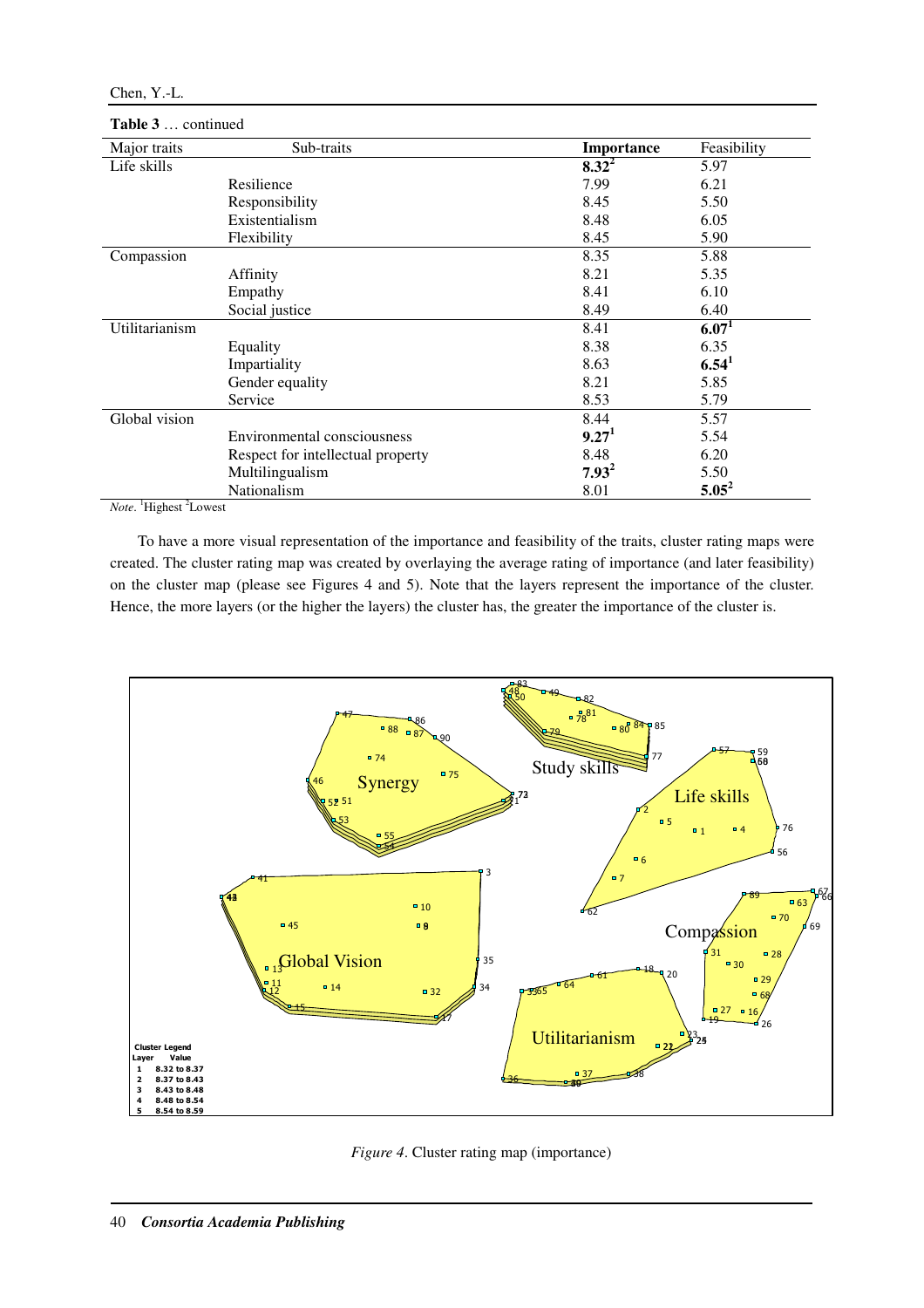

*Figure 5*. Cluster rating map (feasibility)



*Figure 6*. Pattern matching (importance versus feasibility)

Further analysis also revealed additional insight that contributed to specific recommendations for future curriculum designs. Pattern Matching (Concept System, 1996) was conducted to compare the importance ratings of clusters by various groups. Pattern Matching utilizes a ladder graph format to visually display the degree of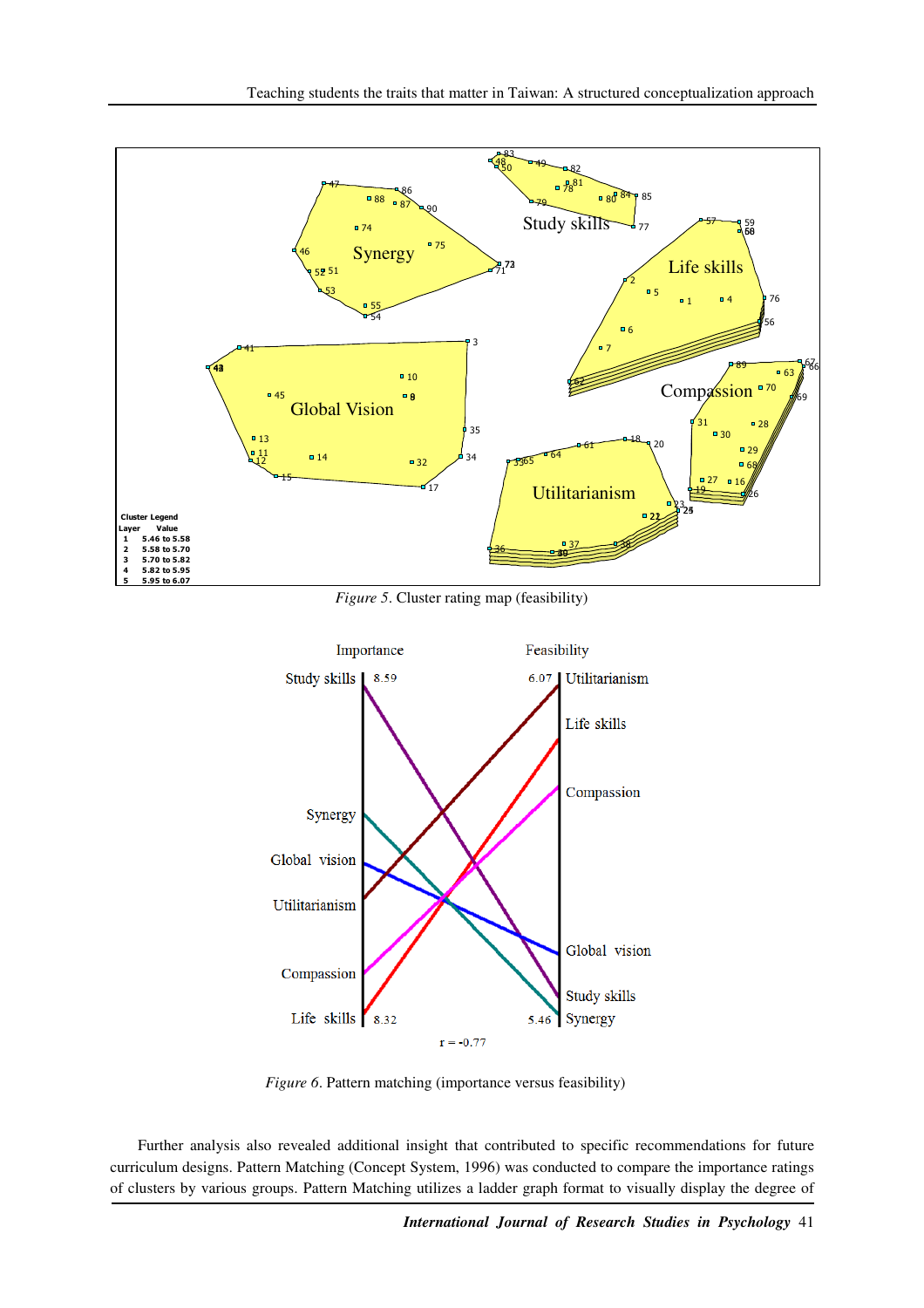agreement between the ratings of the groups being compared. If the two groups are in complete agreement, the graph would consist of a series of parallel lines and closely resemble a ladder. To the extent that the two groups are not in agreement, the lines cross and represent varying amounts of agreement/disagreement. The amount of correlation (Pearson r) between the two groups is also reported (please see Figure 6).

Figure 6 shows that there is actually a mismatch between the importance and feasibility of the major traits (Pearson correlation of  $r = -0.77$ ). Besides the low mean scores of the feasibility of the traits (from 5.46 to 6.07) as compared with the importance of the traits (from 8.32 to 8.59), participants viewed *study skills* as the most important and almost as the least feasible to achieve. This mismatch denotes that teachers should focus more on promoting the students' positive learning attitudes and developing their appreciation of leisure and learning. In addition, results also depict that there is a need to promote the willingness and openness to cooperation (synergy) among the students. *Synergy* is a fairly new concept in the industry and usually means that the interaction of elements that when combined produce a total effect that is greater than the sum of the individual elements. As the need of having to work with people of different backgrounds rises in the industry, students need to learn early on how to positively interact and cooperate with people of different fields of expertise.

Further comparison of the ratings between the participants from the academy and industry shows quite interesting discrepancies. Figure 7 shows that in regard to the importance of the traits, participants from the academy and the industry seem to have various opinions (Pearson correlation of  $r = -0.30$ ). However, in regard to the feasibility of the traits, both participants from the academy and industry sector agreed to some extent (Pearson correlation of  $r = 0.70$ ). Such results indicate that educators need to revisit the core skills that are being imparted to the students.



*Figure 7*. Pattern matching comparison between academic and industry

#### *4.2 Stage two – trait validation*

During the validation stage, the items generated from the concept mapping stage were designed into a survey questionnaire for students to rank their perceived importance within a 5-point Likert scale with 1 have the least importance and 5 as the most important. Students are random participants from four universities in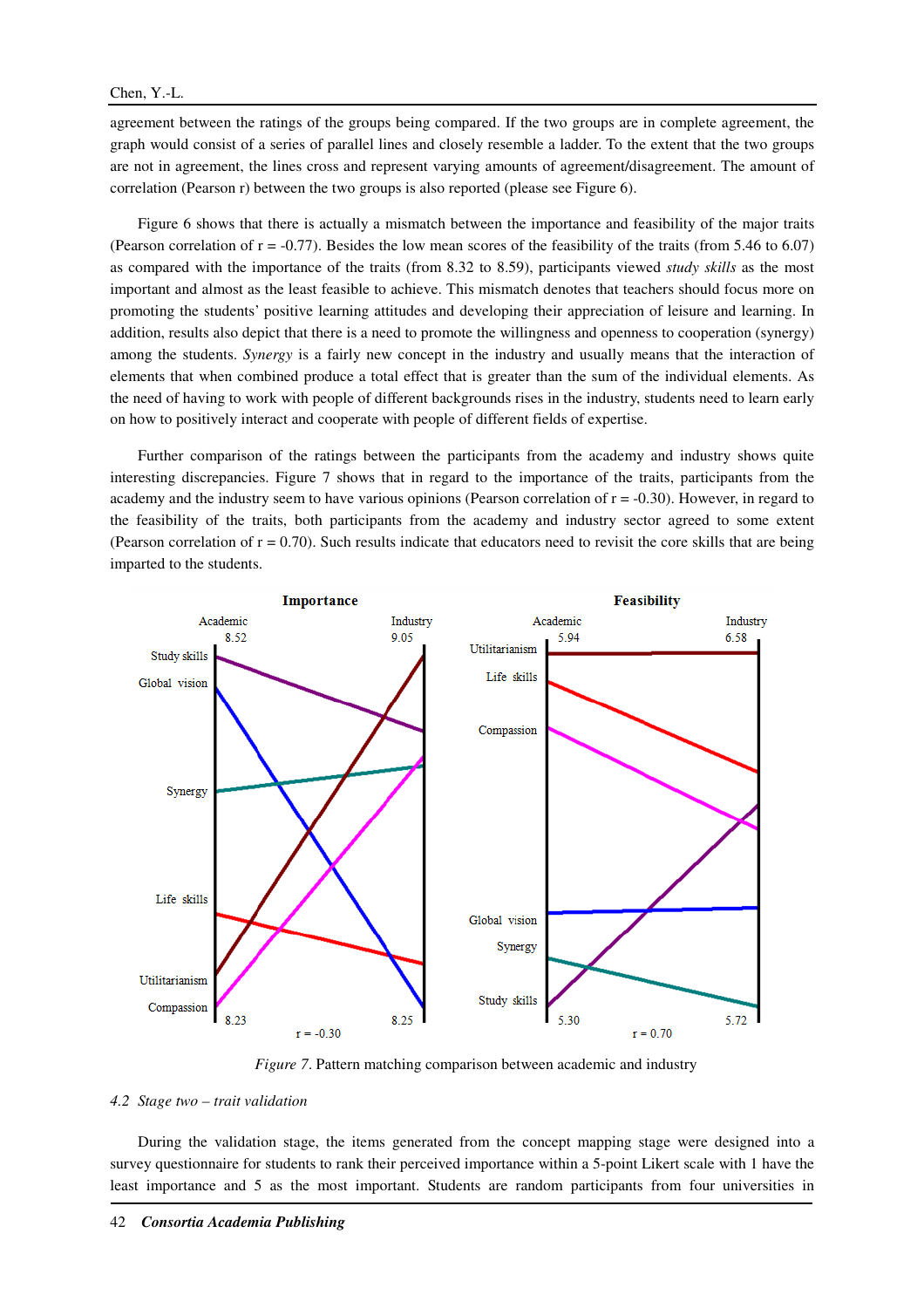Northern Taiwan (2 national and 2 private universities). A total of 398 valid responds were collected with 191 female and 207 male students. After tabulating all the responses, confirmatory factor analysis was computed on the six major dimensions using the statistic software SPSS.

*Research question 3*: Are students' opinions different from the traits generated by school administrators, educators, researchers, and industry professionals?

Table 4 shows the result of the confirmatory factor analysis. Result shows that a total of 33 items were removed from the initial 90 items survey. In addition, the variance explained were also tabulated with some of the sub-traits being combined together (denoted by the sub-scripts 1 to 5), hence resulting into the computation of a common alpha reliability. Most of the factors have accepted alpha reliabilities, while only 2 fails to reach the cutoff of .60 (*Impartiality* with .44 and *Respect for intellectual property* with .52).

## **Table 4**

| Dimension                   | Factors (Sub-traits)                     | Items          | Removed          | Mean | Variance | Alpha |
|-----------------------------|------------------------------------------|----------------|------------------|------|----------|-------|
| Synergy                     | Technological creative                   | 3              | 4                | 3.55 | 27.34    | .71   |
| $(M=3.58)$                  | intelligence <sup>1</sup>                |                |                  |      |          |       |
|                             | Problem solving skills <sup>1</sup>      | 2              |                  | 3.76 |          |       |
|                             | Team spirit                              | 3              | 3                | 3.42 | 23.94    | .62   |
| Study skills                | Leisure appreciation and                 | 7              | $\mathbf{1}$     | 3.76 | 27.52    | .80   |
| $(M=3.53)$                  | learning                                 |                |                  |      |          |       |
|                             | Positive learning attitude               | 2              | 2                | 3.25 | 22.09    | .75   |
| Life skills                 | Resilience <sup>2</sup>                  | 3              |                  | 3.58 | 44.92    | .75   |
| $(M=3.65)$                  | Responsibility <sup>2</sup>              |                |                  | 3.68 |          |       |
|                             | Existentialism <sup>2</sup>              | 3              | 0                | 3.75 |          |       |
|                             | $F$ lexibility <sup>2</sup>              | 2              | $\overline{2}$   | 3.53 |          |       |
| Compassion                  | Affinity                                 | 5              |                  | 3.47 | 25.91    | .75   |
| $(M=3.51)$                  | Empathy <sup>3</sup>                     | 3              | 2                | 3.65 | 22.79    | .69   |
|                             | Social justice <sup>3</sup>              | 2              | $\overline{2}$   | 3.42 |          |       |
| Utilitarianism              | Equality <sup>4</sup>                    | $\overline{2}$ | $\overline{0}$   | 2.39 | 19.61    | .70   |
| $(M=3.15)$                  | Gender equality <sup>4</sup>             | 3              | 3                | 3.23 |          |       |
|                             | Impartiality                             | 2              | $\overline{c}$   | 3.07 | 13.84    | .44   |
|                             | Service                                  | 4              | $\boldsymbol{0}$ | 3.90 | 22.80    | .75   |
| Global vision<br>$(M=3.42)$ | Environmental consciousness <sup>5</sup> | 3              | $\overline{2}$   | 3.61 | 25.93    | .75   |
|                             | Nationalism <sup>5</sup>                 | 2              | 2                | 3.50 |          |       |
|                             | Respect for intellectual property        | 2              | $\overline{c}$   | 3.20 | 13.78    | .52   |
|                             | Multilingualism                          | 3              | $\overline{2}$   | 3.34 | 21.61    | .78   |
|                             | Total                                    | 57             | 33               |      |          |       |

*Confirmatory factor analysis of the six dimensions*

*Note.* Sub-traits with similar subscripts means that they can be explained by a single variance

Besides the items removed and variance explained, Table 4 also shows the mean scores of the dimensions and sub-traits. Results show that the students perceived the dimensions as the most to the least important are Life skills (M=3.51), Synergy (M=3.58), Study skills (M=3.53), Compassion (M=3.51), Global vision (M=3.42), and Utilitarianism (M=3.15). The result is not that similar to what academic and industry experts proposed.

## **5. Conclusion**

The goal of this study was to determine a set of traits that are crucial for the future Taiwanese graduates. It utilized a mixed-method participatory approach that combined group processes with a sequence of multivariate statistical analyses. A total of twenty experts comprising of school administrators, educators, researchers, and industry professionals were invited to share their ideas. What is new in this study is the utilization of the structured conceptualization method of concept mapping in providing a graphical representation of the generated ideas. More importantly, results have shown that future graduates need to develop six major traits, namely: study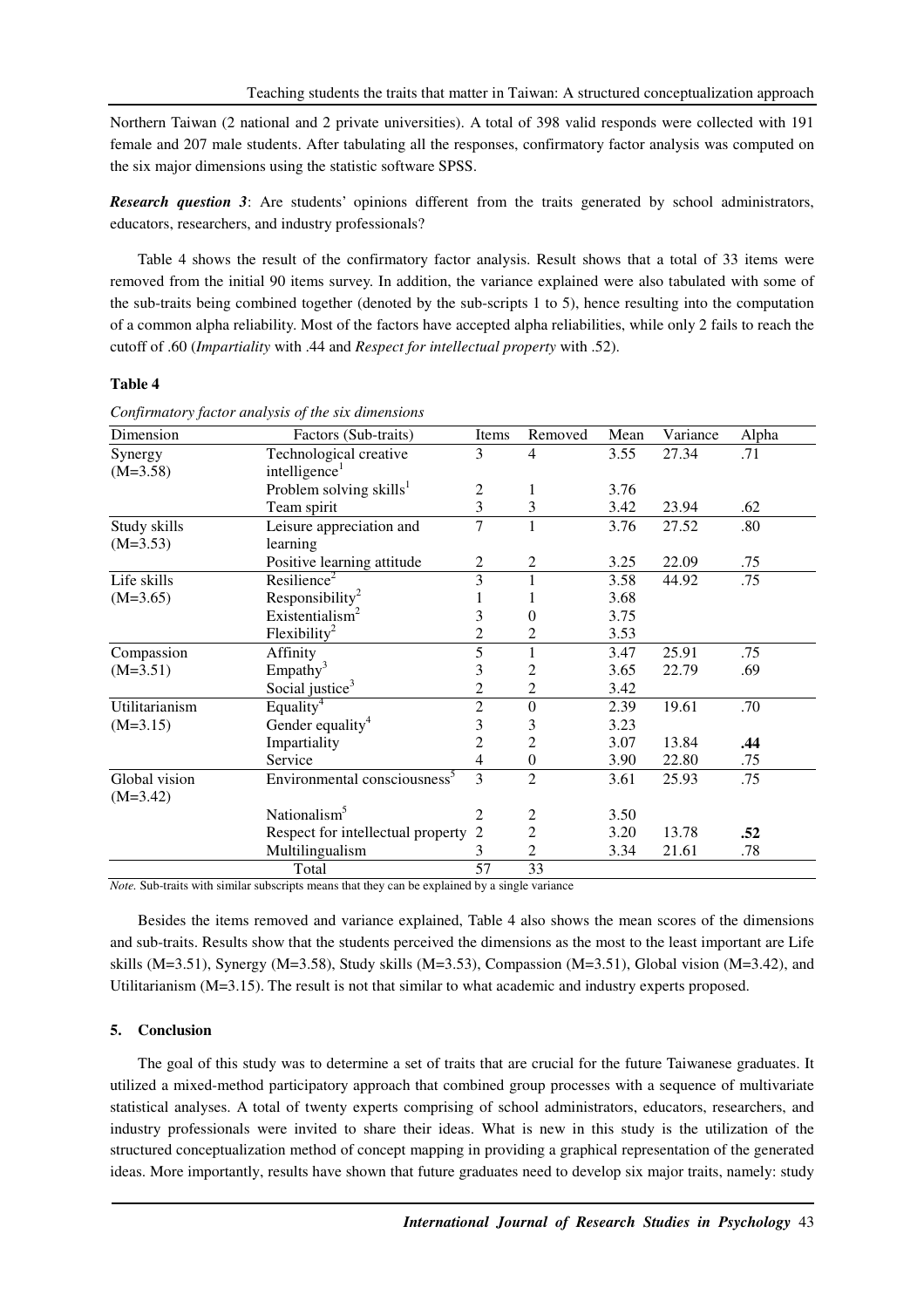skills, life skills, utilitarianism, compassion, synergy, and global vision. Within these major traits, 20 different characteristics were also found, namely: technological creative intelligence, problem solving skills, team spirit, leisure appreciation and learning, positive learning attitude, flexibility, resilience, responsibility, existentialism, affinity, empathy, social justice, equality, impartiality, gender equality, service, environmental consciousness, respect for intellectual property, multilingualism, and nationalism. Furthermore, after validating the traits through the use of a survey questionnaire, results are not that similar to what academic and industry experts have proposed.

More importantly, there is an obvious mismatch in what is considered to be important by educators, professionals from the industry, and students. Educators agree that study skills are very important and students felt that life skills are crucial, while people from the industry believe that having a heart for the common good of everyone (utilitarianism) is better. Such results clearly indicate that educators have to reframe the current curriculum design to better include the development of the traits mentioned and strike a balance between what are perceived by the students and the need of the industry. In sum, the current study shall bring forth new ideas regarding the core developmental focus of general education in Taiwan.

*Acknowledgements:* This paper is sponsored by the Taiwan National Science Council (NSC 100-2410-H-262-004).

## **6. References:**

- Academia Sinica (2013). *Higher education and technology policy proposal. Academia Sinica Report No. 9. 2013*  January. Retrieved September 1, 2013 from http://www.sinica.edu.tw/advice/advice\_edu2.pdf.
- Altbach, P. G. (2005). Globalization and the university: Myths and realities in an unequal world. *The NEA 2005 Almanac of Higher Education* (pp. 63-74). Washington, DC: National Education Association.
- Altbach, P. G., Reisberg, L., & Rumbley, L. E. (2009). *Trends in global higher education: Tracking an academic revolution*. Paris: United Nations Educational, Scientific and Cultural Organization.
- Anderberg, M. R. (1973). *Cluster analysis for applications*. New York: Academic Press, Inc.
- Angell, L. R. (2006). The relationship of impulsiveness, personal efficacy, and academic motivation to college cheating. *College Student Journal, 40*(1), 118-131.
- Baharun, R., Suleiman, E. S., & Awang, Z. (2012). Changing skills required by industries: Perceptions ofwhat makes business graduates employable. *African Journal of Business Management, 6*(30), 8789-8796.
- Banks, J. (2000). *Citizenship education, diversity, and curriculum transformation.* Paper presented at the Twentieth Symposium of the Intercultural Education Society, Japan.
- Bauer, D. J. (2007). Root causes of academic dishonesty. Retrieved March 1, 2010, from http://www.chinapost.com.tw/commentary/the-china-post/daniel-j.-bauer/2007/07/08/116139/Root-caus es.htm
- Blumenfeld, P. C., Soloway, E., Marx, R. W., Krajcik, J. S., Guzdial, M., & Palincsar, A. (1991). Motivating project-based learning: Sustaining the doing, supporting the learning. *Educational Psychologist, 26*(3-4), 369-398. http://dx.doi.org/10.1080/00461520.1991.9653139
- Bok, D. C. (2006). *Our underachieving colleges: A candid look at how much students learn and why they should be learning more*. Priceton, NJ: Princeton University Press.
- Canagarajah, A. S. (2006). Negotiating the local in English as a lingua frranca. *Annual Review of Applied Linguistics, 26*, 197-218. http://dx.doi.org/10.1017/S0267190506000109
- Caracelli, V. J. (2002). Structured conceptualization: A framework for interpreting evaluation results. *Evaluation and Program Planning, 12*(1), 45-52. http://dx.doi.org/10.1016/0149-7189(89)90021-9
- Carpini, M. D. (2012). Civic engagement. Retrieved August 29, 2012, from http://www.apa.org/education/undergrad/civic-engagement.aspx
- Chou, C. P., & Ching, G. S. (2012). *Taiwan education at the crossroad: When globalization meets localization.*  International and Development Education Book Series. NY: Palgrave Macmillan.
- Concept System. (1996). *The concept system software guide*. Ithaca, NY: Concept Systems, Inc.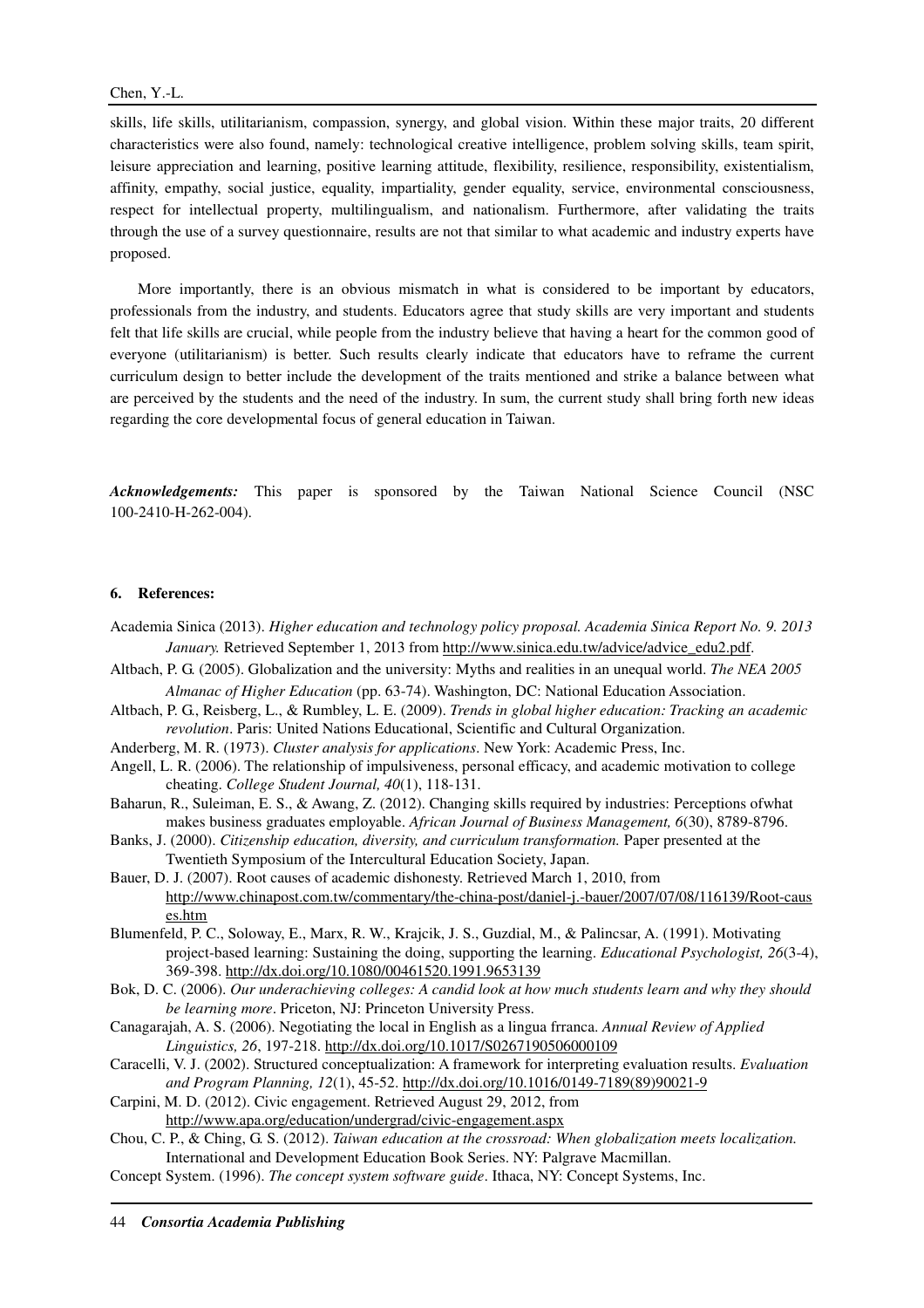- Concept System. (2013). Concept system global max software guide. Retrieved September 1, 2013, from http://www.conceptsystems.com/files/all/cs\_global\_max\_software\_guide\_1.pdf
- Cope, B., & Kalantzis, M. (2000). Multicultural education: An equity framework: South Australian Department of Education Curriculum Standards and Accountability Framework.
- Coxon, A. P. M. (1999). *Sorting data: Collection and analysis. University papers series on quantitative applications in the social sciences no. 07-127*. Thousand Oaks, CA: Sage Publications.
- Creswell, J. W. (2005). *Educational research: Planning, conducting, and evaluating quantitative and qualitative research* (2nd ed.). Upper Saddle River, NJ: Prentice Hall.
- Davison, M. L. (1983). *Multidimensional scaling*. New York: John Wiley & Sons, Inc.
- D'Costa, A. P. (2008). The international mobility of technical talent: trends and development implications. *The international mobility of talent. Types, causes and development impact (pp. 44-83). New York.*
- Drew, C. J., Hardman, M. L., & Hosp, J. L. (2008). *Designing and conducting research in education*. Thousand Oaks, CA: Sage Publications, Inc.
- Ehrlich, T. (2000). The definition of civic engagement. Retrieved August 29, 2012, from http://www.nytimes.com/ref/college/collegespecial2/coll\_aascu\_defi.html
- Emanuel, K. (2005). Increasing destructiveness of tropical cyclones over the past 30 years. *Nature, 436*(4), 686-688. http://dx.doi.org/10.1038/nature03906
- Everitt, B. (1980). *Cluster analysis* (2nd ed.). New York: Halsted Press.
- Fisher, S., & Hicks, D. (1985). *World studies 8-13: A teacher's handbook*. Edinburgh: Oliver & Boyd.
- Flick, U., Steinke, I., & Kardoff, E. v. (2004). *Qualitative research: Paradigms, theories, methods, practice and contexts*. Thousand Oaks, CA: Sage Publications, Inc.
- Forbes, S. H. (1996). Values in holistic education. Retrieved July 15, 2012, from http://www.holistic-education.net/articles/values.pdf
- Forbes, S. H. (2003). *Holistic education: An analysis of its ideas and nature*. Brandon, VT: Foundation for Educational Renewal.
- Frisch, M. B., & Gerrard, M. (1981). Natural helping systems: A survey of red cross volunteers. *American Journal of Community Psychology, 9*, 567-579. http://dx.doi.org/10.1007/BF00896477
- Global English Association in Taiwan. (2010). Multilingual capability: An aid to increase individual compentency [In Chinese]. *English Career, 34,* 44-51.
- Gutek, G. L. (1993). *American education in a global society: Internationalizing teacher education*. New York: Longman Publishing Group.
- Haines, S. (2010). Environmental education and service learning in the tropics: Making global connections. *Journal of College Science Teaching, 39*(3), 16-23.
- Hent.org. (2011a). What is holistic education? Retrieved July 15, 2012, from http://www.hent.org/intro1.htm
- Hent.org. (2011b). What is holistic education? Part 2. Retrieved July 15, 2012, from http://www.hent.org/intro2.htm
- Hettman, D. W., & Jenkins, E. (1990, 2005). Volunteerism and social interest. *Individual Psychology, 46*(3), 298-304.
- Holistic. (2012). Merriam-Webster.com. Retrieved July 15, 2012, from http://www.merriam-webster.com/dictionary/holistic
- Hu, Y. L., Ching, G. S., & Chao, P. C. (2012). Taiwan student engagement model: Conceptual framework and overview of psychometric properties. *International Journal of Research Studies in Education, 1*(1), 69-90.
- Hung, J. (2007). Cheating too common in Taiwan. Retrieved March 1, 2010, from http://www.chinapost.com.tw/commentary/the-china-post/joe-hung/2007/06/25/116159/Cheating-too.ht m
- Jackson, K. M., & Trochim, W. M. K. (2002). Concept mapping as an alternative approach for the analysis of open-ended survey responses. *Organizational Research Methods, 5*(4), 307-336. http://dx.doi.org/10.1177/109442802237114
- Jacoby, B. (1996). Service-learning in today's higher education. In B. Jacoby (Ed.), *Service Learning in Higher education*. San Francisco, CA: Jossey-Bass Publishers.
- Kane, M., & Trochim, W. M. K. (2007). *Concept mapping for planning and evaluation*. CA: Sage Publications.
- Katz, D., & Kahn, R. L. (1978). *The social psychology of organizations* (2nd ed.). New York: Wiley.
- King, A. E. (1984). Volunteer participations: An analysis of the reasons people give for volunteering. *Dissertation Abstracts International, 45*(5), 1528-A.
- Klein, C. (2007). The valuation of plurilingual competencies in an open European labour market. *The International Journal of Multilingualism, 4*(4), 262-281. http://dx.doi.org/10.2167/ijm075.0
- Krishnamurti. (1955). *Education and the significance of life*. London: Victor Gollancz.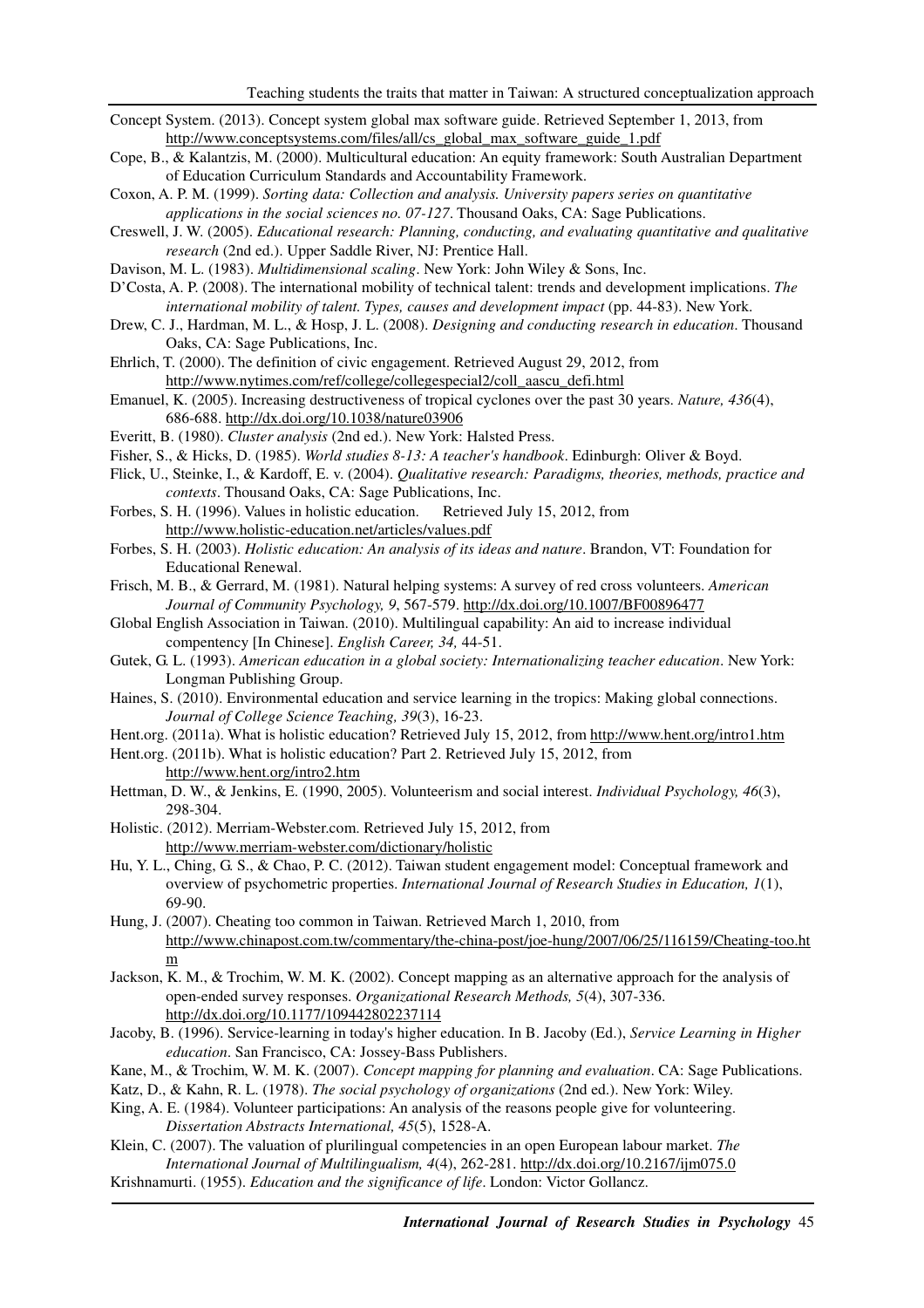Krishnamurti. (1978). *Beginnings of learning*. London: Penguin Books.

- Kruskal, J. B., & Wish, M. (1978). *Multidimensional scaling*. Beverly Hills, CA: Sage Publications.
- Kuh, G. D. (2009). The national survey of student engagement: Conceptual and empirical foundations. *New Directions for Institutional Research, 141*, 5-21. http://dx.doi.org/10.1002/ir.283
- Kuh, G. D., Kinzie, J., Schuh, J. H., & Whitt, E. J. (2005). *Student success in college: Creating conditions that matter*. San Francisco, CA: John Wiley & Son, Inc.
- Kuo, G. (2012). Taiwan's 2011 tourism revenue hits record high. Retrieved September 1, 2013, from http://taiwantoday.tw/ct.asp?xItem=194886&CtNode=453
- Kuznetsov, Y., & Sabel, C. (2008). Global mobility of talent from a perspective of new industrial policy: Open migration chains and diaspora networks. *The International Mobility of Talent Types, Causes, and Development Impact*, 84-113.
- Leonard, H. A., & Ashley, C. (2012). Exploring the underlying dimensions of wiolence in print advertisements. *Journal of Advertising, 41*(1), 77-90. http://dx.doi.org/10.2753/JOA0091-3367410106
- Liu, J. Y. (2007). Present-day's general education in Taiwan's colleges and universities: Problems and solutions[In Chinese: wo guo da xue tong shi jiao yu de xian kuang、wen ti yu dui ce]. *Journal of General Education: Theory and Practice, 1*(1), 1-30.
- Martinuzzi, B. (2006). What's empathy got to do with it. Retrieved August 28, 2012, from http://www.mindtools.com/pages/article/newLDR\_75.htm
- McGowan, U. (2005). *Educational integrity: A strategic approach to anti-plagiarism.* Paper presented at the Asia Pacific Educational Integrity Conference, Newcastle.
- Mills, K. A. (2010). A review of the "digital turn" in the new literacy studies. *Review of Educational Research, 80*(2), 246-271. http://dx.doi.org/10.3102/0034654310364401
- Ministry of Education in Taiwan. (2012).*List of College and Universities.* Ministry of Education in Taiwan. Retrieved August 26, 2013, from Ministry of Education in Taiwan Web site.
- Misra, R., & McKean, M. (2000). College students' academic stress and its relation to their anxiety, time management, and leisure satisfaction. *American Journal of Health Studies, 16*(1), 41-51.
- Mok, K. H. (2006). Education reform and education policy in East Asia. New York, NY: Routledge.
- Nakamura, K. (2002). Cultivating global literacy through English as an international language (EIL) education in Japan: A New paradigm for global education. *International Education Journal, 3*(5), 64-74.
- New London Group. (1996). A pedagogy of multiliteracies: Designing social futures. *Harvard Educational Review, 66*(1), 60-92.
- Noddings, N. (2005). *Educating citizens for global awareness*. New York and London: Teachers College Press.
- Nonis, S., & Swift, C. O. (2001). An examination of the relationship between academic dishonesty and workplace dishonesty: A multicampus investigation. *Journal of Education for Business, 77*(2), 69-77. http://dx.doi.org/10.1080/08832320109599052
- O'Neill, N. (2011). Educating for personal and social responsibility: Levers for building collective institutional commitment. *Journal of College and Character, 12*(2). http://dx.doi.org/10.2202/1940-1639.1792
- Palmer, J. A. (2003). *Environmental education in the 21st century: Theory, practice, progress and promise*. New York: Routledge.
- Reinke, S. J. (2003). Making a difference: Does service-learning promote civic engagement in MPA students? *Journal of Public Affairs Education, 9*(2), 129-137.
- Renard, L. (1999). Cut and paste 101: Plagiarism and the net. *Educational Leadership, December 1999/January 2000,* 38-42.
- Ross, K. G., & Thornson, C. A. (2008). *Identification of measures related to cross-cultural competence* (DEOMI Internal Report No. CCC-08-2). Florida: University of Florida. Retrieved December 24, 2009 from http://www.deomi.org/CulturalReadiness/documents/Review\_of\_CCC\_Measures\_New\_Cover\_Page.pd f
- Roth, L. (1999). Educating the cut and paste generation. *Library Journal, 124*(18), 42-44.
- Saltmarsh, J., & Zlotkowski, E. (2011). *Higher education and democracy: Essays on service-learning and civic engagement*. Philadelphia, PA: Temple University Press.
- Shih, Y. H. (2010). The humanistic spirit and its implications for the general education in university [In Chinese: ren wen jing shen dui da xue tong shi jiao yu de qi shi]. *Journal of Taipei Municipal University of Education, 41*(2), 59-80.
- Shobeiri, S. M., Omidvar, B., & Prahallada, N. N. (2007). A comparative study of environmental awareness among secondary school students in Iran and India. *International Journal of Environment, 1*(1), 28-34.
- Steiner, T. (1984). An investigation of motivational factors operative in prosocial volunteers. *Dissertation Abstracts International, 36*(6B), 3130.